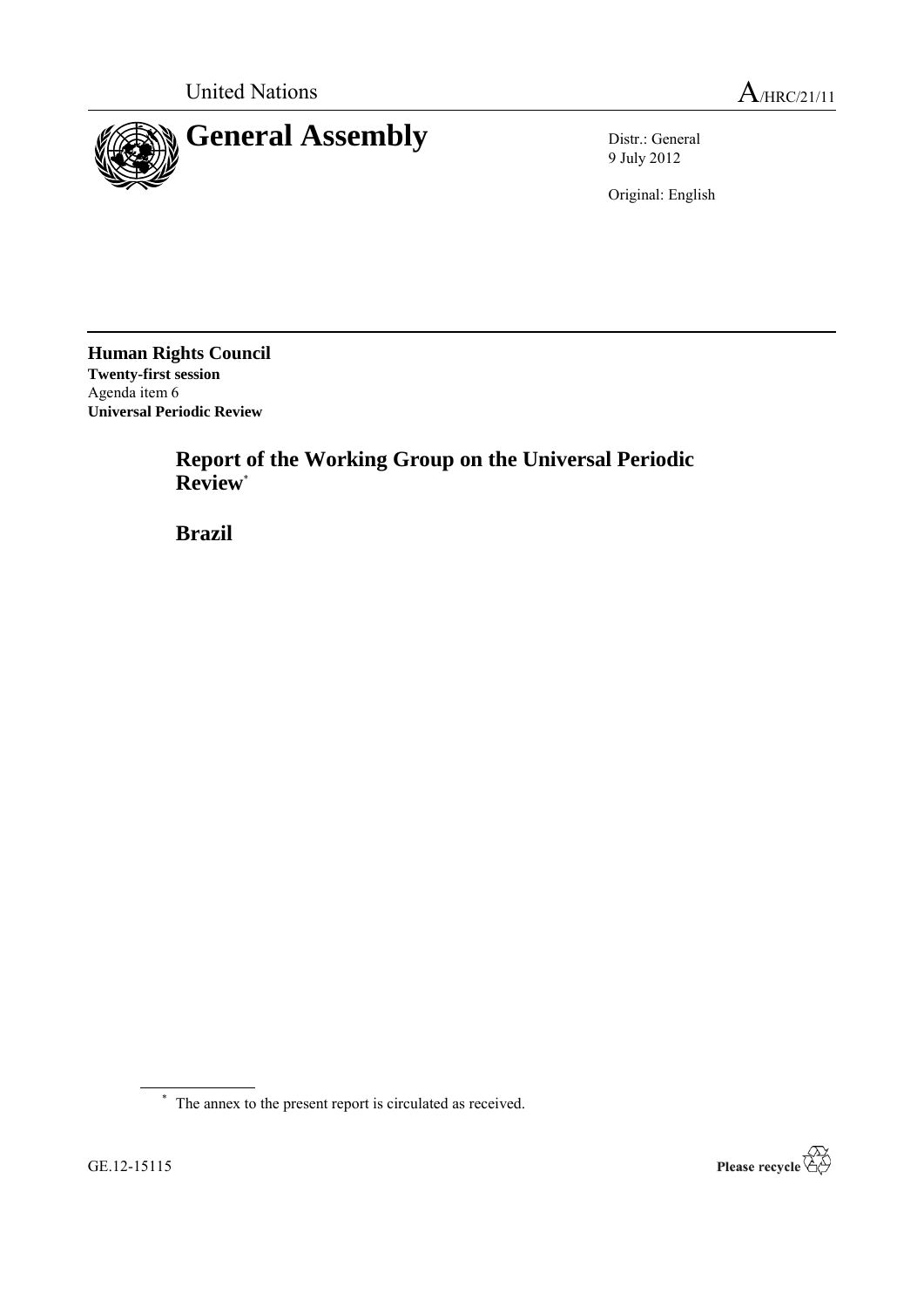### **A/HRC/21/11**

# Contents

|       |    | Paragraphs  | Page           |
|-------|----|-------------|----------------|
|       |    | $1 - 4$     | 3              |
|       |    | $5 - 118$   | $\mathcal{E}$  |
|       | A. | $5 - 16$    | $\mathbf{3}$   |
|       | B. | $17 - 118$  | $\overline{4}$ |
| П     |    | $119 - 120$ | 14             |
| Annex |    |             |                |
|       |    |             | 26             |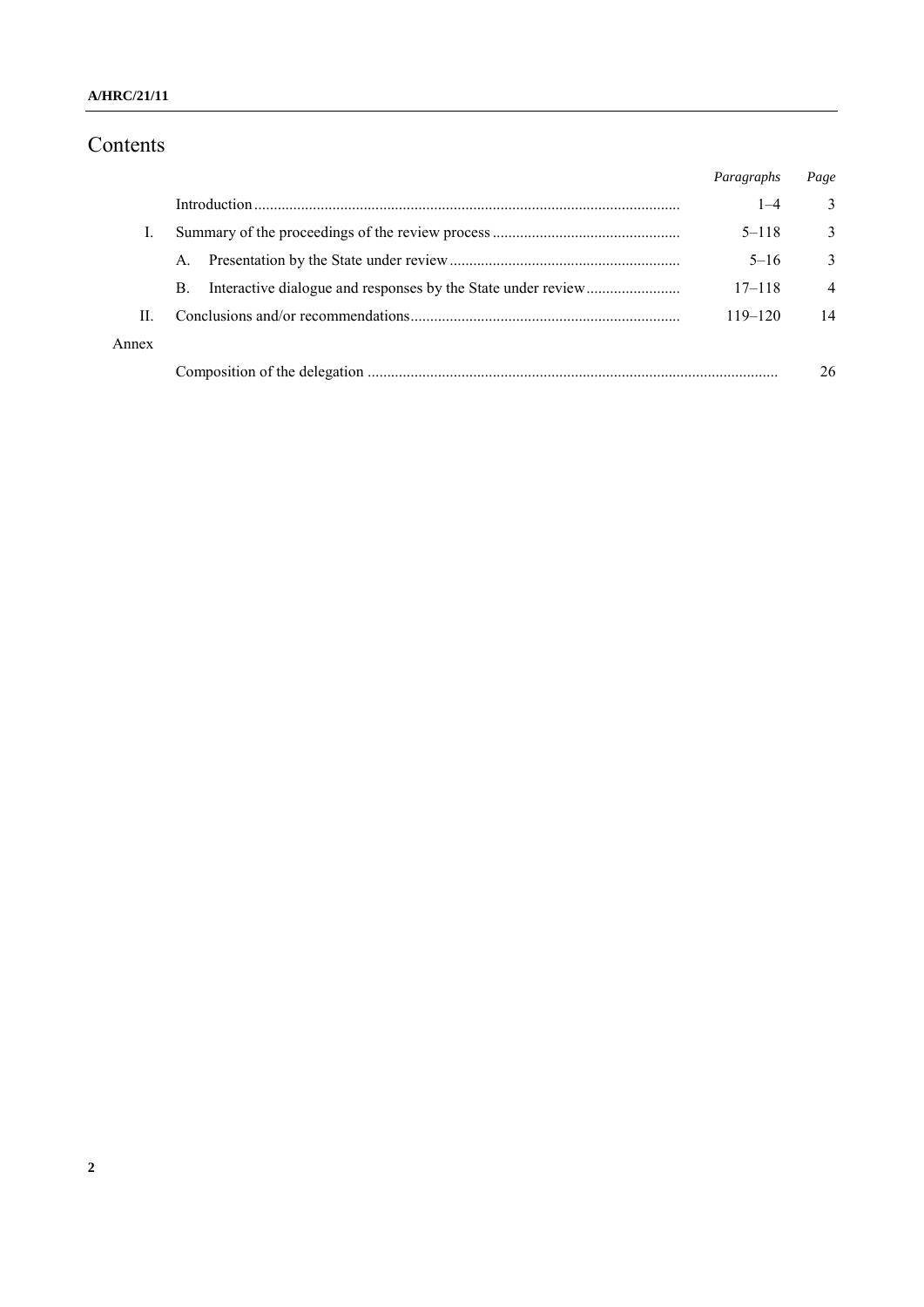# **Introduction**

1. The Working Group on the Universal Periodic Review (UPR), established in accordance with Human Rights Council resolution 5/1 of 18 June 2007, held its thirteenth session from 21 May to 4 June 2012. The review of Brazil was held at the 9th meeting on 25 May 2012. The delegation of Brazil was headed by Ms. Maria do Rosario Nunes, Minister, Head of the Human Rights Secretariat. At its 15th meeting held on 30 May 2012, the Working Group adopted the report on Brazil.

2. On 3 May 2012, the Human Rights Council selected the following group of rapporteurs (troika) to facilitate the review of Brazil: China, Ecuador and Poland.

3. In accordance with paragraph 15 of the annex to resolution 5/1 and paragraph 5 of the annex to Human Rights Council resolution 16/21 of 25 March 2011, the following documents were issued for the review of Brazil:

(a) A national report submitted/written presentation made in accordance with paragraph 15 (a) (A/HRC/WG.6/13/BRA/1);

(b) A compilation prepared by the Office of the United Nations High Commissioner for Human Rights (OHCHR) in accordance with paragraph 15 (b) (A/HRC/WG.6/13/BRA/2);

(c) A summary prepared by OHCHR in accordance with paragraph 15 (c) (A/HRC/WG.6/13/BRA/3 and Corr.1).

4. A list of questions prepared in advance by the Czech Republic, Denmark, Germany, Ireland, the Netherlands, Norway, Slovenia, Sweden and the United Kingdom of Great Britain and Northern Ireland was transmitted to Brazil through the troika. These questions are available on the extranet of the UPR.

## **I. Summary of the proceedings of the review process**

#### **A. Presentation by the State under review**

5. The national report of Brazil was presented by the Minister of Human Rights, Maria do Rosário Nunes. In her introductory statement, the Minister emphasized that, for Brazil, the universal periodic review is a mechanism to foster cooperation and constructive dialogue on human rights.

6. Ms. Nunes continued by adding that the protection and promotion of human rights are irrevocably enshrined in the Brazilian Constitution and highlighted the Brazilian practice of consultative process, involving civil society participation in policy design, through national conferences, councils and other collective bodies.

7. Ms. Nunes mentioned that the Brazilian development project, which integrates economic growth and social inclusion, and guarantees the indivisibility of human rights. Brazil has accomplished almost all the Millennium Development Goals, and more than 28 million citizens have overcome poverty in recent years.

8. The Minister drew attention to President Rousseff's plan "Brasil sem Miséria" ("Brazil Without Extreme Poverty"), which aims at eradicating extreme poverty by 2014, thereby rescuing 16 million people from this state. She explained that the Plan builds upon the "Bolsa Família" programme, a conditional cash transfer programme, and also innovates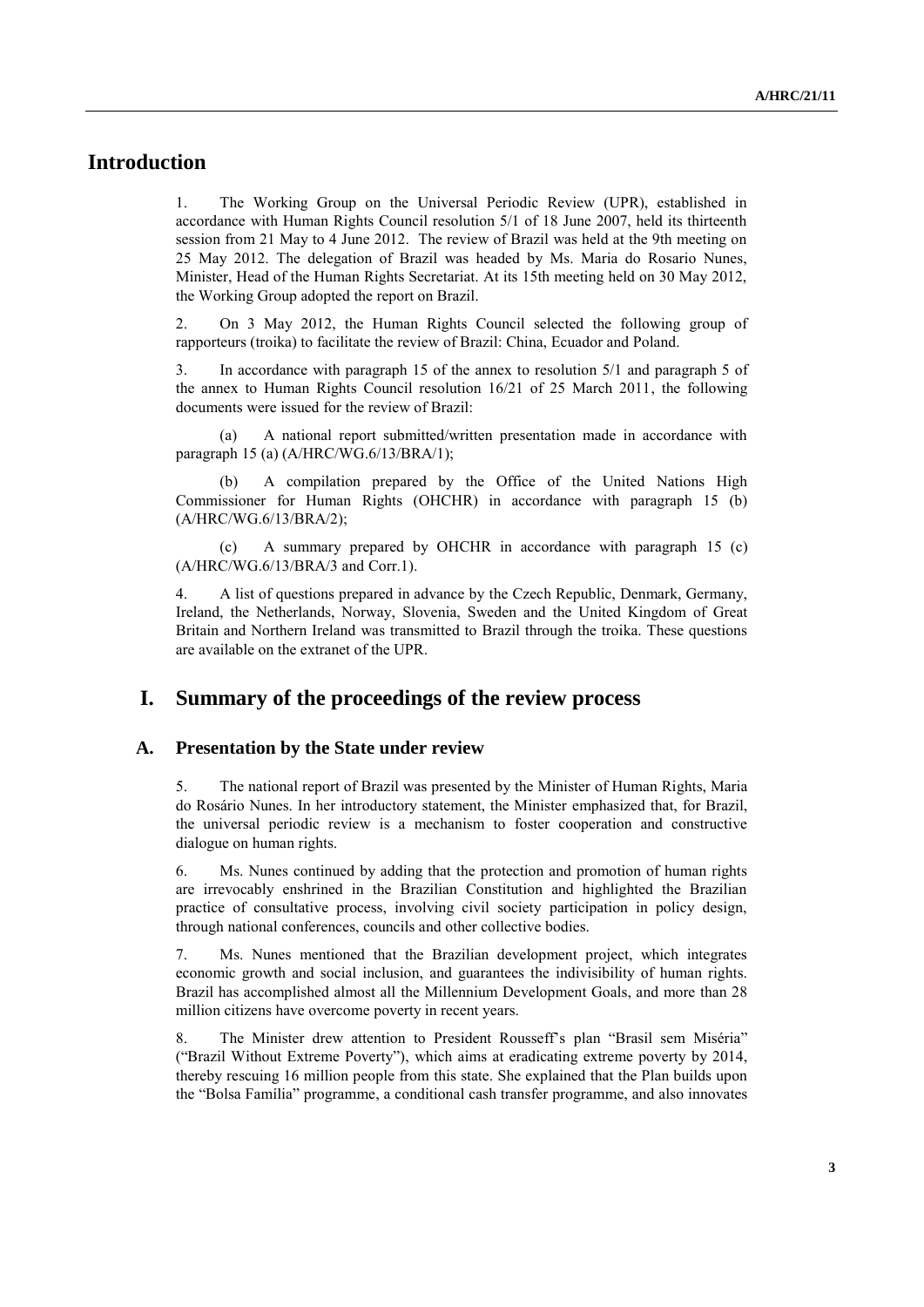with the "Active Search" strategy, which seeks to identify and integrate the most vulnerable sectors of society into education, health, housing and other policies.

9. Ms. Nunes added that, despite the global financial and economic crisis, Brazil enjoys full employment, and that around 2.4 million formal jobs have been created since 2011.

The Minister highlighted other concrete measures, such as the strengthening of the goals of the 2008 National Plan for the Eradication of Slave Labor, through the approval of a Constitutional Amendment. She mentioned that the right to food had also gained constitutional status in 2010, further strengthening policies that ensure the provision of food to vulnerable groups and foster food production and family farming.

11. In addition, she continued, two strategies are under way to ensure adequate housing: the urbanization of slums and the provision of subsidies for the acquisition of homes by low-income populations. The latter, called "My House, My Life", includes investments of US\$ 63 billion and will benefit 2 million families.

12. Turning to the area of respect for diversity and combating stigma, Ms. Nunes pointed out that Brazil has a vast array of measures covering gender equality, lesbian, gay, bisexual and transgender (LGBT) people's rights, elimination of racism, religious freedom, protection of human rights defenders, the rights of indigenous, Quilombola and Roma communities, access to justice, the dignity of persons deprived of liberty, the rights of migrants, and the protection of children, older persons and persons with disabilities.

13. The Minister remarked that, for the first time, Brazil has a woman president, and the number of women in ministerial and other key positions is unprecedented. However, she stated that gender equality remains a challenge, though Brazil is addressing the issue through the Ministry for Women's Policies and, particularly, through the emphasis accorded to the implementation of the Maria da Penha Act, which focuses on violence against women.

14. Furthermore, the Minister stated that the establishment of the Truth Commission will play a key role in the realization of the right to memory and truth and that the Access to Information Act makes secrecy an exception and forbids the confidentiality of documents on human rights violations.

15. It was recalled that the Supreme Federal Court recently issued landmark decisions. It recognized the right of the Pataxó Hã-Hã-Hães to their traditional land and reaffirmed the possibility of establishing quotas for people of African descent in public universities. In addition, the Executive and Legislative branches have cooperated for the approval of the National System for Prevention of Torture and the creation of a national human rights institution.

16. The Minister concluded by emphasizing that the country shows that human rights and development are complementary and mutually reinforcing. Brazil is a country that grows, includes and protects, with full respect for human rights.

#### **B. Interactive dialogue and responses by the State under review**

17. During the interactive dialogue, 78 delegations made statements. Recommendations made during the dialogue are to be found in section II of the present report.

18. Mauritania noted the positive balance sheet of Brazil in human rights promotion. It commended the country's programmes for fighting poverty and efforts to improve its prison system. It welcomed the legislation concerning women's rights and encouraged the reinforcement of provisions to improve detention conditions for women.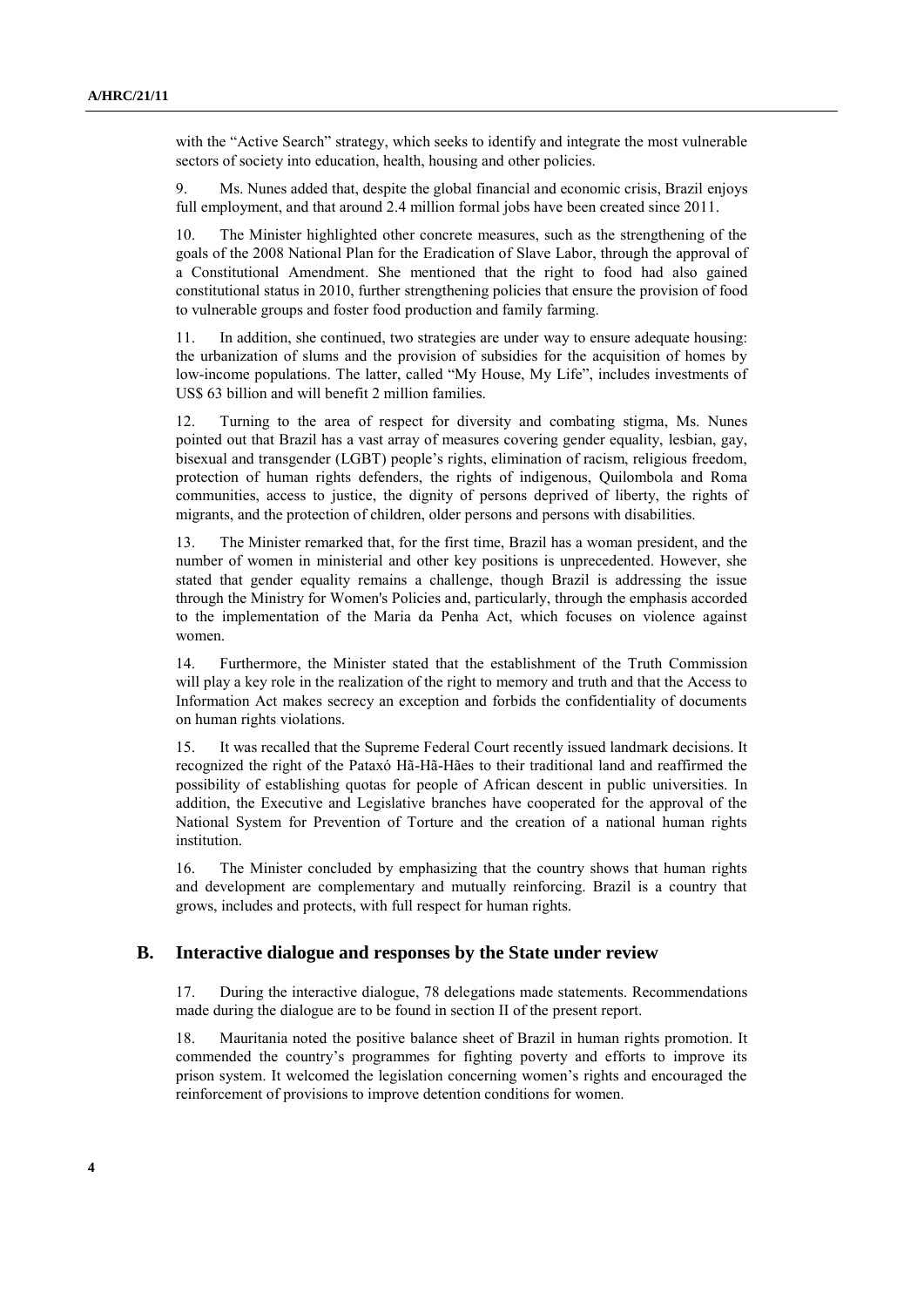19. Mexico acknowledged the importance Brazil gave to the recommendations made during the first cycle of the UPR, in particular the adoption of a law on freedom of information. It asked about measures taken to improve the living conditions of persons with disabilities and to socially integrate the elderly. Mexico made recommendations.

20. Morocco commended the efforts of Brazil to implement its recommendations and pledges from the first cycle and for its strategy of human rights-centred development. It paid tribute to the constructive diplomacy of Brazil at the Human Rights Council. It made recommendations.

21. Mozambique praised legal improvements by Brazil in the areas of women's and children's rights, persons with disabilities, rights of minorities and indigenous peoples, inter alia. It recognized the Government's efforts to eliminate slave labour and child labour as well as to prevent violence against women. Mozambique made a recommendation.

22. Namibia highlighted the "Programme to Eradicate Child Labour" as a reflection of the commitment of Brazil to children's rights. It commended Brazil for the Law on Access to Public Information as a result of a UPR recommendation. It expressed concern over killings and violence. It made recommendations.

23. Nepal welcomed the efforts by Brazil to implement its recommendations from the first cycle. It commended its development programmes aimed at combating poverty and promoting human rights, in particular gender equality and non-discrimination. It made recommendations.

24. The Netherlands commended Brazil for introducing Human Rights Indicators and annual reports. It recognized its commitment to eradicating child and slave labour and to counter domestic violence. It expressed concern for human rights defenders and conditions in prisons. It made recommendations.

25. Nicaragua commended the human rights policy expressed through the implementation of socio-economic programmes to promote human development and eradicate poverty. Nicaragua praised the leadership of Brazil in the promotion of human rights at the international level. Nicaragua made recommendations.

26. Norway commended the efforts of Brazil in poverty reduction, social equality, women's rights, LGBT rights, the Truth Commission and the Law on Access to Public Information. It expressed concern for the situation of indigenous peoples and human rights defenders and perpetrators' impunity. It made recommendations.

27. Pakistan appreciated efforts in the realization of the rights to adequate food, health, education and housing, and to combat violence against women. Pakistan asked Brazil to share the salient aspects of the "Active Search" strategy. Pakistan made recommendations.

28. Palestine noted that Brazil was a party to most international Conventions and issued a standing invitation to special procedures. It appreciated the efforts of Brazil to reduce poverty and ensure social equality, noting that it had integrated its social policies in developmental strategies. It valued Brazilian policies to confront violence against women and measures for people with disabilities. It made recommendations.

29. Paraguay welcomed the various plans adopted on the area of human rights aimed at eliminating historical and structural inequalities. It praised the adoption of the law on public information, in particular the provision that banned the consideration of documents concerning human rights violations as classified. Paraguay made recommendations.

30. Peru noted progress made in the reduction of poverty, extreme poverty and social inequality; improved access to education; the promulgation of the law on access to public information and the establishment of a National Truth Commission. Peru made recommendations.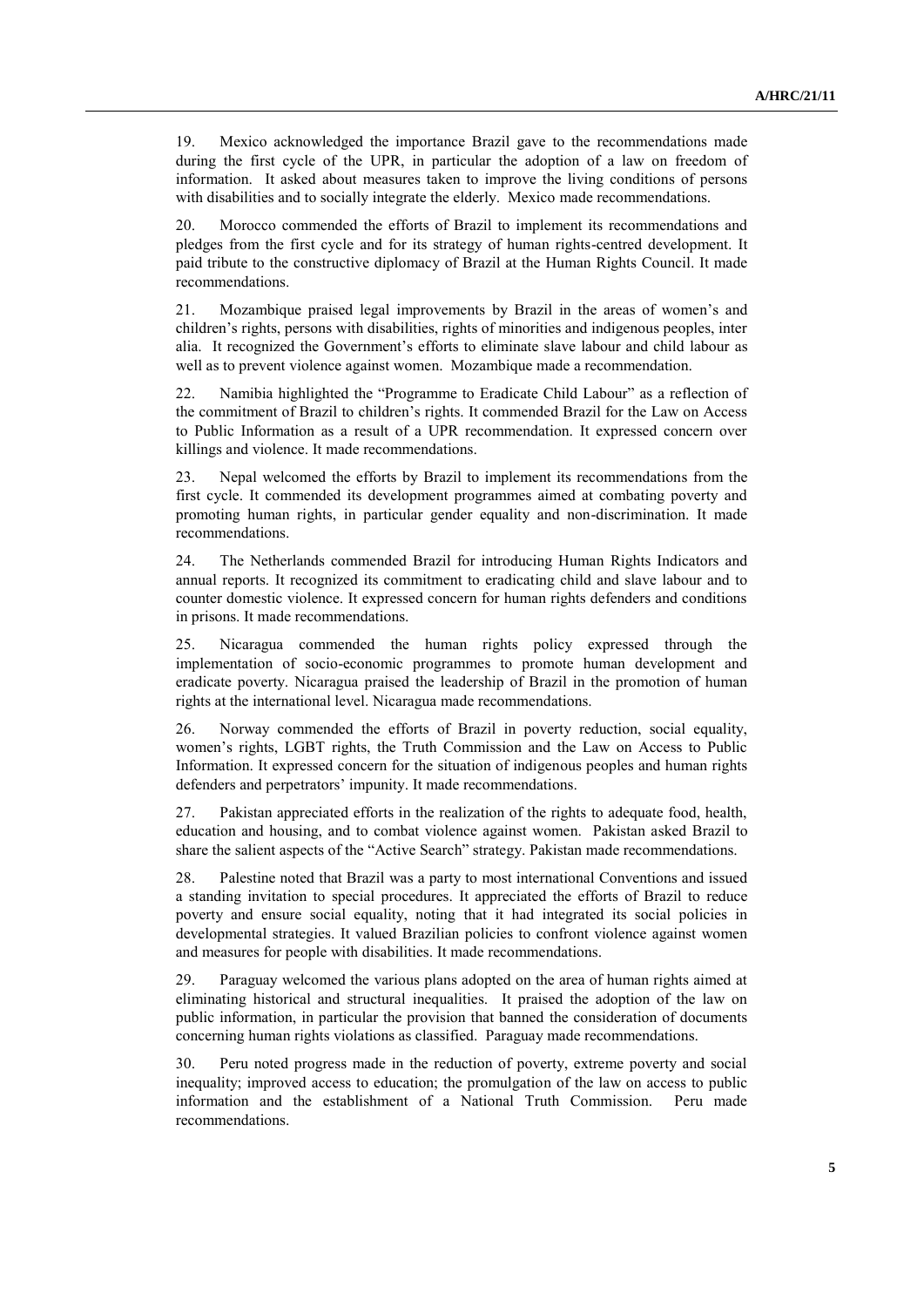31. Philippines valued the sustained effort by Brazil to integrate all human rights into its legal and development policies to combat poverty and promote a process of human development through democratic oversight. It made a recommendation.

32. Canada commended the creation of the National Truth Commission to investigate human rights violations committed between 1946 and 1988. The Commission would help prevent the recurrence of these practices within the context of Brazilian public institutions and would play a lead role in starting a process of transitional justice in the country. Canada made recommendations.

33. Portugal hailed the inspiring extraordinary progress that Brazil had made in combating poverty. It asked Brazil to apprise the Council of the results achieved in this regard and encouraged it to establish a Paris principles compliant human rights institution. It made recommendations.

34. Qatar commended Brazil for its commitment to strengthen human rights and to achieve equality and justice. It paid tribute to Brazilian strategies to reduce poverty and the mortality rate among children. Qatar wished success to Brazil in achieving gender equality. Qatar made a recommendation.

35. The Republic of Korea acknowledged the Government's efforts to implement the recommendations it had received during the first cycle, especially the increases in women's participation in political affairs as well as the reduction of poverty, infant mortality and malnutrition. It welcomed the adoption of the 3rd national human rights plan. It made recommendations.

36. The Russian Federation welcomed the measures taken by Brazil to improve the national human rights mechanisms and the engagement of civil society in those processes. It recognized the role played by Brazil in combating racial discrimination. It made a recommendation.

37. Saudi Arabia commended efforts to promote human rights, particularly to protect the family and society. It particularly appreciated efforts to help the homeless, early childhood services and programmes for the elderly and persons with disabilities. Saudi Arabia made recommendations.

38. Senegal noted with interest the results made in the improvement of living conditions of the people, the increasing role of women in public life and measures taken to eliminate child labour. Senegal made recommendations.

39. Singapore commended Brazil for the strong emphasis placed on promoting gender equality and protecting women against violence as well as for its progress in addressing child labour issues. It made recommendations.

40. Slovakia welcomed ratification by Brazil of the International Convention on the Elimination of All Forms of Racial Discrimination and its Optional Protocol, the Optional Protocols to the International Covenant on Civil and Political Rights and the International Convention for the Protection of All Persons from Enforced Disappearance, and the Third Optional Protocol to the Convention on the Rights of the Child). It commended the efforts to reduce poverty, combat malnutrition and child mortality. It made recommendations.

41. Slovenia highlighted the ratification by Brazil of all major international human rights instruments. It was concerned about the level of violence against women, precarious conditions and overcrowding of some prisons, prevalence of sexual abuse of and violence against children. Slovenia made recommendations.

42. South Africa appreciated the role of Brazil in the Council on matters related to racism, racial intolerance and xenophobia. It asked for information on the policies put in place to promote ethno-racial affirmative action. It made a recommendation.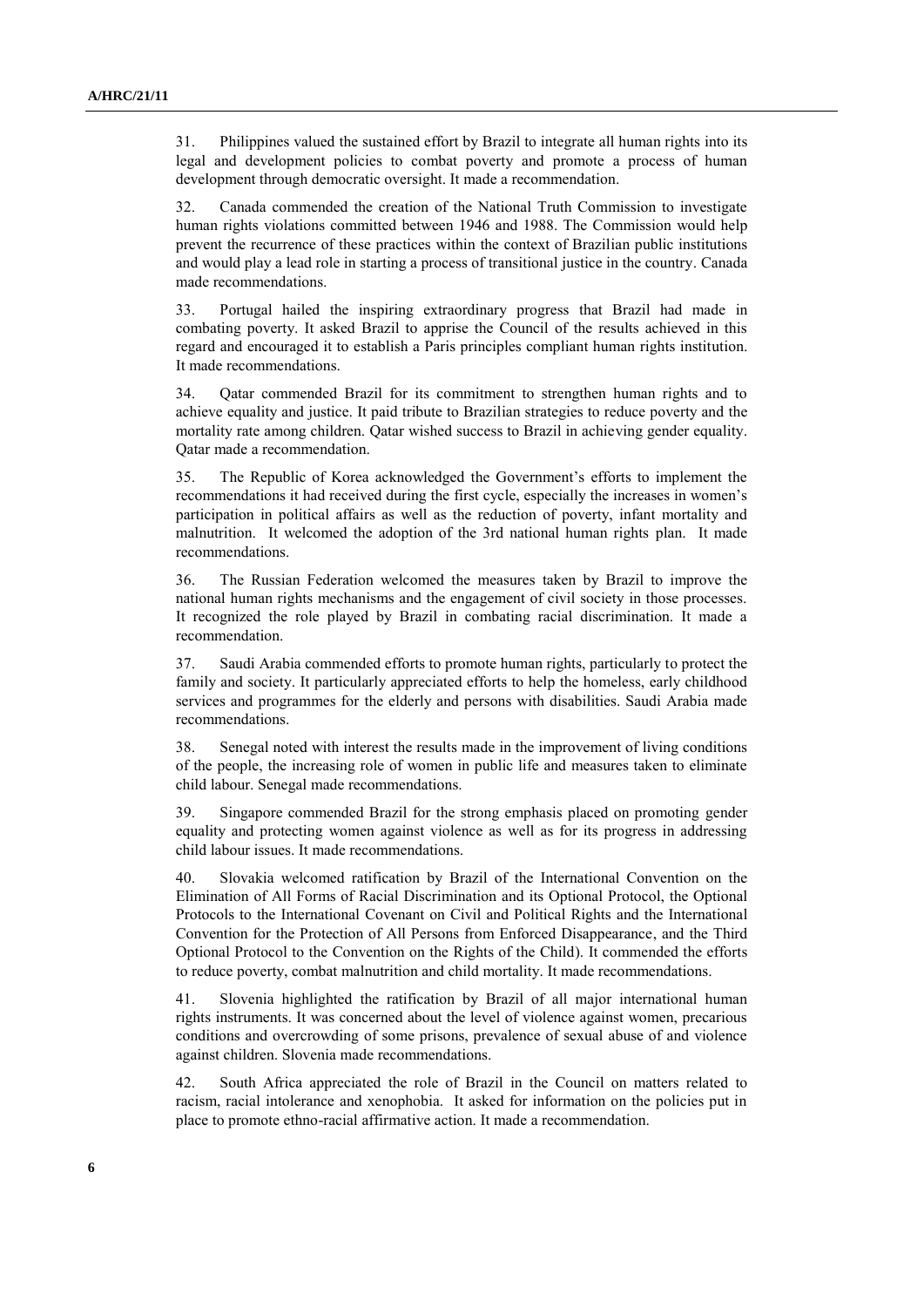43. Spain congratulated Brazil on its progress in the field of human rights. It noted that Brazil was party to the main international and regional instruments, had ratified the Statute of the International Criminal Court and had a standing invitation for all the special procedures. It made recommendations.

44. On the subject of human rights defenders, Ms. Nunes pointed out that Brazil promotes a global policy for their protection, which encompasses measures to support the work of defenders, to monitor risk and to provide police protection. As informed by the Minister, the National Programme for the Protection of Human Rights Defenders, created in 2004, is implemented by local governments and civil society. It has assisted 464 persons and currently has 299 people under protection, including individuals from indigenous and Quilombola communities. Brazil has two other protection programmes: the Programme for the Protection of Victims and Witnesses and the Programme for the Protection of Threatened Children and Adolescents. In 2011, the budget for these three programmes was increased by 30 per cent.

45. Regarding indigenous peoples, Ms. Nunes stated that the Federal Constitution ensures their exclusive rights to their land. She also said that there are currently 660 indigenous lands in Brazil, which corresponds to 13 per cent of the total national territory, or 1.1 million  $km^2$ . In the last five years, 49 new lands have been demarcated. Paulo Pankararu, Ombudsman of the National Indigenous Foundation, stated that, in 2010, 800,000 Brazilians declared themselves as indigenous (in 1970, there were around 200,000). Regarding land protection, 196 lawsuits were registered in 2011 to combat invaders and prevent illegal occupation. He informed the Council that Brazil currently has 2,819 schools for indigenous people and there are 83,000 indigenous families that benefit from the "Bolsa Família" Programme. Mr Pankararu also highlighted the creation of the Special Secretariat of Indigenous Health in 2010.

46. In response to questions concerning International Labour Organization (ILO) Convention 169 concerning Indigenous and Tribal Peoples in Independent Countries, the Deputy Secretary of Social Articulation in the President's Office, Juliana Miranda, recalled the policy of full social participation in Brazil, and that Brazil has initiated regulation of the previous consultation process provided for in the Convention, with the participation of all relevant stakeholders.

47. The delegation recognized the need for improvement in the justice and prison systems. The Director of the National Penitentiary Department, Dr Augusto Rossini, highlighted the National Programme to Support the Prison System, launched in November 2011, with a 650 million dollar budget, in addition to federal State resources. He indicated that this will lead to the creation of 62,000 additional prison places by 2014. The main goals are to ensure that there be no space deficit in women's prisons and that those incarcerated in police stations be reallocated to appropriate facilities. Mr. Rossini also mentioned the implementation of a National Programme for Health in Prisons, with special attention to women's health, and the efforts to enhance education in prisons, recalling that there are currently 48,000 prison inmates studying in Brazil.

48. In this context, Mr. Luciano Athayde Chaves, representative of the National Council of Justice, spoke about the Collective Mobilization for Prison Reviews, based on three pillars: improving the effectiveness of criminal justice, guaranteeing due process of law and promoting social re-integration.

49. At the end of this segment, Ms. Nunes stated that torture shall not be tolerated under any circumstances in Brazil and that all efforts have been made to prosecute and punish this practice. She added that national legislation determines that torture cannot be pardoned or amnestied and that Brazil ratified the Optional Protocol to the Convention against Torture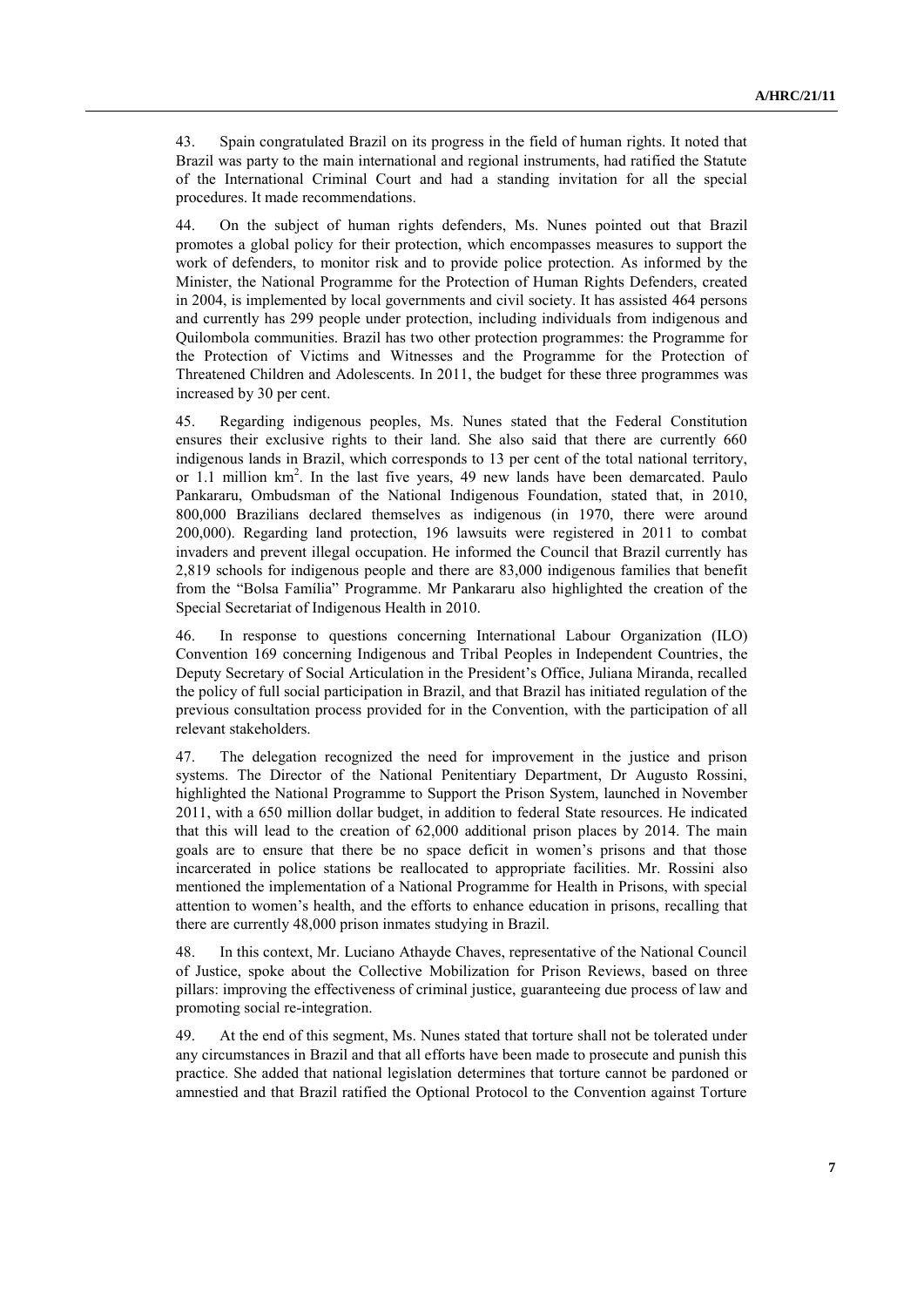and has a draft bill establishing a National Preventive Mechanism, including permission of inspections without prior notice.

50. Sri Lanka noted with satisfaction the adoption of agrarian reform policies, the commitment of Brazil to promote gender equality and the reduction of infant mortality and malnutrition. It made a recommendation.

51. Sweden noted the commitments of Brazil against torture, noting the recent visit by the Subcommittee on Prevention of Torture and its recommendation to create a National Preventive Mechanism. Regarding the detention system, it noted reports of serious ongoing problems. It expressed concern over human trafficking. It made recommendations.

52. Switzerland encouraged Brazil to continue its efforts to improve prison conditions and to pursue the combat against trafficking for sexual exploitation. It was concerned by the difficulties in ensuring respect for the rights of indigenous communities. It made recommendations.

53. Thailand indicated that it stood ready to share its experiences related to improving prison conditions. It also noted the adoption of the Law on Access to Public Information and the establishment of the Truth Commission. Thailand made recommendations.

54. Timor-Leste noted the progressive realization of economic, social and cultural rights in Brazil. It believed that the adoption of measures for the protection of human rights defenders must be coordinated with measures strengthening the independence and transparency of the judiciary. It made a recommendation.

55. Trinidad and Tobago highlighted as noteworthy strides that Brazil had made in giving effect to accepted UPR recommendations. In particular it commended Brazil for the efforts undertaken in relation to combating violence against women; improving the prison system; reducing vulnerability and catering for diversity.

56. Turkey noted with appreciation efforts undertaken to improve the living standards of the Brazilian people; the robust legal and institutional human rights framework and the improvements made in the field of gender equality. It made recommendations.

57. Ukraine commended Brazil for its human rights action taken, particularly to combat violence against women, reduce poverty and eradicate child labour. It asked Brazil to elaborate more on the measures aiming at HIV/AIDS prevention among persons deprived of their liberty. It made recommendations.

58. The United Kingdom asked how Brazil would tackle the issues of allegations of torture, acts of violence from the police and extra-judicial killings. It also urged Brazil to enhance protection of human rights defenders and indigenous population. It made recommendations.

59. The United States of America urged Brazil to pursue its efforts to improve prison conditions and increase efforts to combat torture, human trafficking, summary executions, abuse of power and corruption involving law enforcement and prison personnel. It made recommendations.

60. Uruguay commended Brazil for its economic and social progress and for the creation of the Truth Commission. It encouraged the authorities to pursue their efforts to ensure higher living standards for boys, girls and adolescents. Uruguay made recommendations.

61. Uzbekistan commended Brazil for its participation in the majority of human rights international treaties and for its work on violence against women. It made recommendations.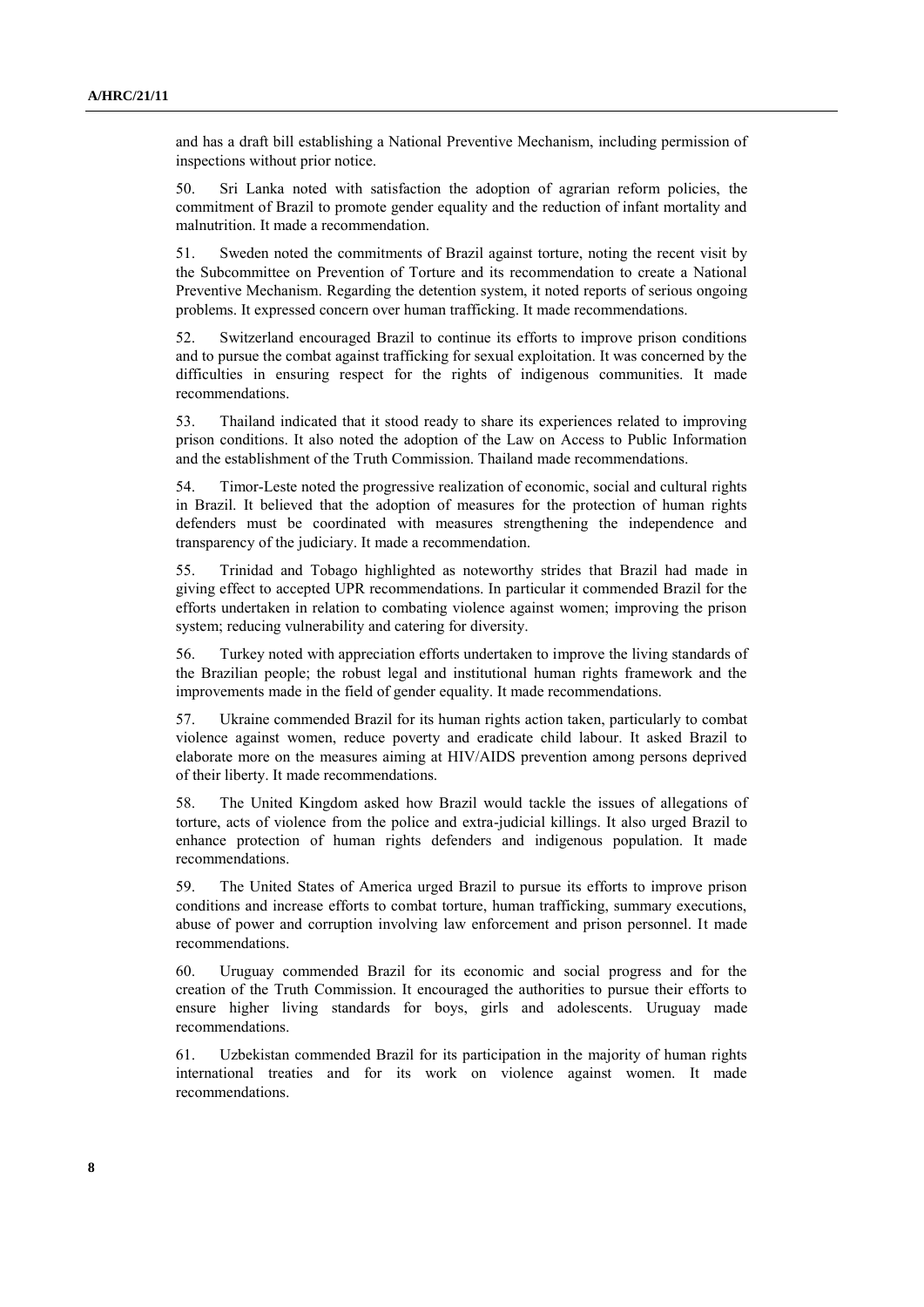62. Venezuela noted the efforts by Brazil to eradicate poverty and promote social inclusion and expressed an interest in learning about the action taken to guarantee that justice be independent, prompt, impartial and free of persecution. It expressed its willingness to share its expertise for the establishment of the national human rights institution in conformity with the Paris principles.

63. Viet Nam was pleased to note the rapid economic growth and positive results in poverty reduction, access to public services, child care and gender equality, even though numerous challenges remained. It made recommendations.

64. Algeria praised Brazil for the measures taken with regard to developments in respecting human rights, especially in combating poverty, and welcomed the adoption of the law on racial equality. It made recommendations.

65. Angola welcomed the implementation of recommendations related to reduction of poverty, social equality, child labour, the rights of indigenous peoples, promotion of justice and tackling crime and encouraged Brazil to continuing its efforts to combat rural violence.

66. Argentina welcomed the progress made in the participation of persons with disabilities and urged Brazil to pursue its efforts to establish new measures to eliminate any discrimination against women with disabilities. It made recommendations.

67. Australia commended Brazil for the positive steps taken to address extreme poverty and establish plans for people with disabilities. It also welcomed the creation of the Truth Commission. However, it was concerned by the violence against human rights defenders. Australia made recommendations.

68. Azerbaijan asked for comments on the main obstacles encountered by the secretariats established to consolidate and strengthen human rights mechanisms in discharging their functions. It made recommendations.

69. Belgium asked about measures that had been or would be taken to ensure that the Truth Commission was given a proper mandate, sufficient funding and was independent, in order to guarantee full access to justice by the victims. It made recommendations.

70. Botswana noted with appreciation the development of the presidential plans to address various human rights concerns and commended Brazil for its positive efforts in areas such as overcrowding in prisons, violence and sexual abuses against women, and child labour.

71. Burkina Faso welcomed the commitment of Brazil to human rights education, the promotion of access to justice; the establishment of a National Human Rights Commission; the campaign for birth registration; and the fight against poverty, child labour and violence against women. It made a recommendation.

72. Poland noted that construction of modern infrastructure should not lead to expropriations and destruction of traditional ways of life; and stated that protection of human rights should have priority over the economic drive to exploit natural resources. It made recommendations.

73. Cape Verde commended Brazil on its approach to human rights, as well as efforts towards the establishment of a national human rights institution in accordance with the Paris Principles. It recognized the challenges in the implementation of plans and programmes. Cape Verde made recommendations.

74. Chad noted with satisfaction that Brazil had been fulfilling its international obligations, particularly through its accession to most human rights conventions and its standing invitation to mandate holders and special procedures. It made a recommendation.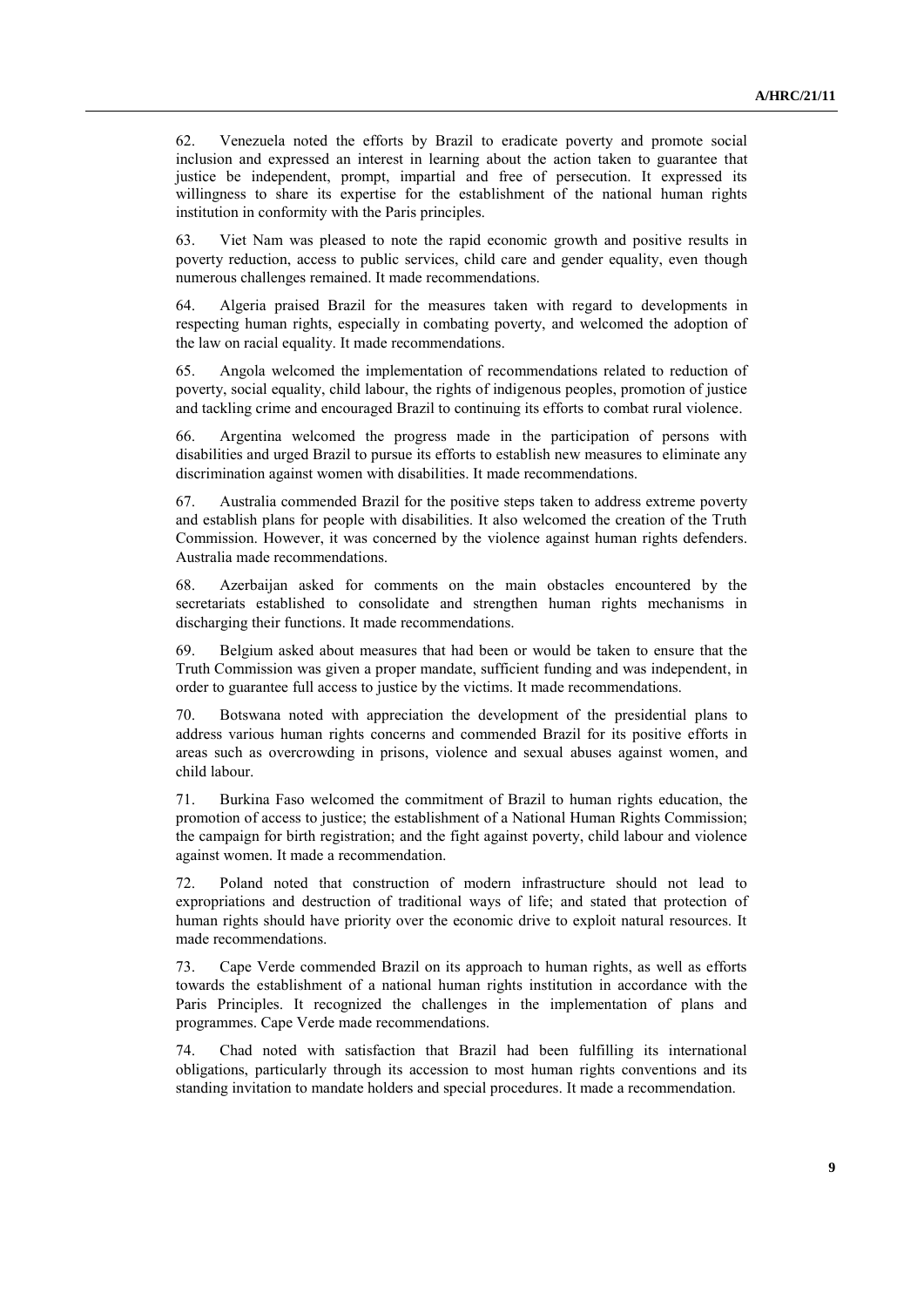75. Chile welcomed the creation of the Truth Committee and promulgation of the law of access to public information, increasing transparency of State management. It commended efforts by Brazil to reduce poverty. Chile made recommendations.

76. China commended the earnest implementation by Brazil of recommendations accepted at the first UPR and commended its notable results in poverty reduction. China enquired as to the measures taken and achievements made in protecting children's rights. It made recommendations.

77. Colombia commended Brazil for its plan for the rights of people with disabilities, the success of its "Brazil without Poverty" plan and its combat of all forms of discrimination. It welcomed the creation in 2010 of the national LGBT council and its commitment to the Millennium Development Goals. It made recommendations.

78. Congo welcomed measures to reduce poverty, inequality and gender inequality. It commended the involvement of civil society in the implementation of its human rights programme. Congo noted its concern on issues of inequality, discrimination and the situation of indigenous peoples.

79. Costa Rica commended Brazil on the reduction of poverty, the number of women representatives in the cabinet, its "Stork Network" and children's health programmes, and the 2010 adoption of a racial equality statute. Costa Rica expressed concern over prison conditions. It made recommendations.

80. Cuba commended Brazil on its social policy and achievements in reducing poverty, discrimination, social inequality and hunger. It recognized improvements in the area of health, right to food and rights of indigenous peoples. Cuba made recommendations.

81. The Czech Republic welcomed the establishment of a Truth Commission and hoped that it would facilitate the reconciliation process. It appreciated the policy enabling citizens' access information on the human rights situation. It encouraged Brazil to implement the programme to protect human rights defenders. It made recommendations.

82. Denmark voiced concerns about the independence of the projected National Preventive Mechanism against torture. It commended efforts to combat unlawful killings but expressed concern about threats against judges. Denmark enquired about measures to address impunity. Denmark made recommendations.

83. Ecuador commended the achievements of Brazil on discrimination, equal opportunities, poverty reduction, and effective inclusion of the disabled. It also highlighted the participation of women in political life. Ecuador made recommendations.

84. Ms. Nunes reiterated that the main goal of Brazil was to take 16 million Brazilians out of extreme poverty by 2014, particularly children and adolescents, through the "Brazil Without Extreme Poverty" Plan, which is closely monitored by President Rousseff.

85. In response to questions on extrajudicial executions, the National Secretary of Public Security, Regina Miki, acknowledged the challenges related to death squads, which are still operating in some federal states. Federal authorities and the Ministry of Justice have been active in combating these groups, and have managed to impose serious setbacks on their illegal activities. Whenever investigations are in place, police or other officers suspected of belonging to death squads are immediately removed from duty and, if proven guilty, are expelled from the force and criminally prosecuted. Ms. Miki gave positive examples of operations: the dismantlement of a single death squad in Pernambuco, resulting in a 20 per cent reduction in the state homicide rate; and the arrest of 30 police officers in Goiás, and 45 in Rio de Janeiro.

86. The Secretary-General of the Presidency of the Supreme Federal Court, Mr. Anthair Valente, recalled the provisions of the Federal Constitution guaranteeing access to justice.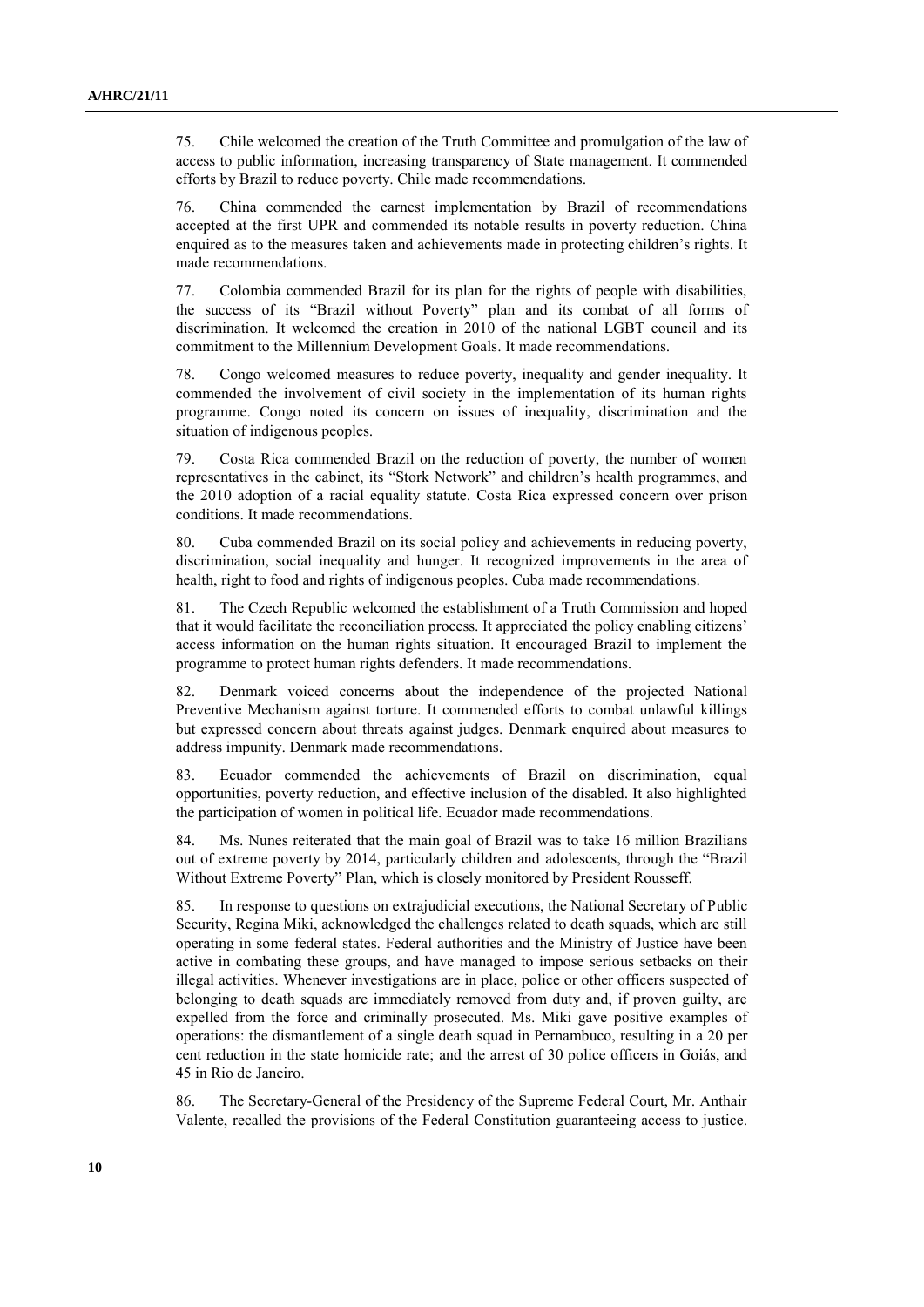The State, he said, is obliged to provide free legal assistance whenever necessary. The Judiciary has decided to simplify the process for criminal cases involving women in vulnerable situations or older persons.

87. Congressman Domingos Dutra, President of the Human Rights Commission of the House of Representatives, presented significant progress in the legislative sphere, mentioning examples such as the law creating the National Truth Commission; the law ensuring Access to Information; and Draft Constitution Amendment 438, on the expropriation of properties where slave labour is practised. He expressed commitment to the approval of the bill creating the National Mechanism for the Prevention of Torture, the bill for the protection of human rights defenders and the bill prohibiting corporal punishment of children and adolescents.

88. The International Advisor of the Ministry for Promotion of Racial Equality, Magali Naves, highlighted successful policies for the promotion of racial equality. The 2010 Census, she noted, recorded an increase in the number of people who identify themselves as black, as well as an improvement in their education and income figures. However, due to the persistence of racial inequality, more efforts are required to foster their social inclusion. In 2010 the Federal Government approved the Racial Equality Statute, which resulted in guidelines and 20 specific programmes to combat racism in several government areas for the four years to come, and the National System for Racial Equality Promotion, aimed at decentralizing policies and taking them to the local level. An intergovernmental forum and a national ombudsman have also been established.

89. Concerning trafficking in persons, the Special Advisor to the Minister of Justice, Marcelo Veiga, presented the National Policy to Combat Human Trafficking, coordinated by the Ministry of Justice in cooperation with civil society. The policy gave rise to the first National Plan to Combat Human Trafficking, which has been in place since 2007. The Plan includes measures to combat sexual exploitation, slave labour and the abuse of women and children. The delegate stated that in the last five years, Brazil had established 15 centers to combat human trafficking in different federal states and to provide victims with free legal, psychological and social assistance. The Government is currently finalizing the Second National Plan of Action against trafficking in persons, which has already been widely discussed with civil society and international organizations, and includes specific action in borders and other key areas.

90. Egypt recognized the accession by Brazil to most international conventions and standing invitation to special procedures. Egypt encouraged Brazil to guarantee the rights of indigenous peoples and to cooperate with international mechanisms vis-à-vis human rights defenders. It made four recommendations.

91. Estonia commended the ratification by Brazil of the Convention on the Rights of Persons with Disabilities and both protocols to the International Covenant on Civil and Political Rights, and the participation of women in political life. Estonia encouraged Brazil to address domestic violence, maternal mortality rates, the freedom of the press and the independence of the judiciary. Estonia made recommendations.

92. Finland welcomed the efforts of Brazil to promote the rights of LGBT persons, and noted that the ruling of the Brazilian Supreme Court concerning the constitutionality of same-sex unions was considered very important. It noted that continued reports on homophobic crimes and violence indicate that additional measures are needed and asked what legislative measures and steps were being taken to combat these crimes. Finland made recommendations.

93. France welcomed the ratification by Brazil of the main human rights instruments, the standing invitation to special procedures, its fight against poverty, and the establishment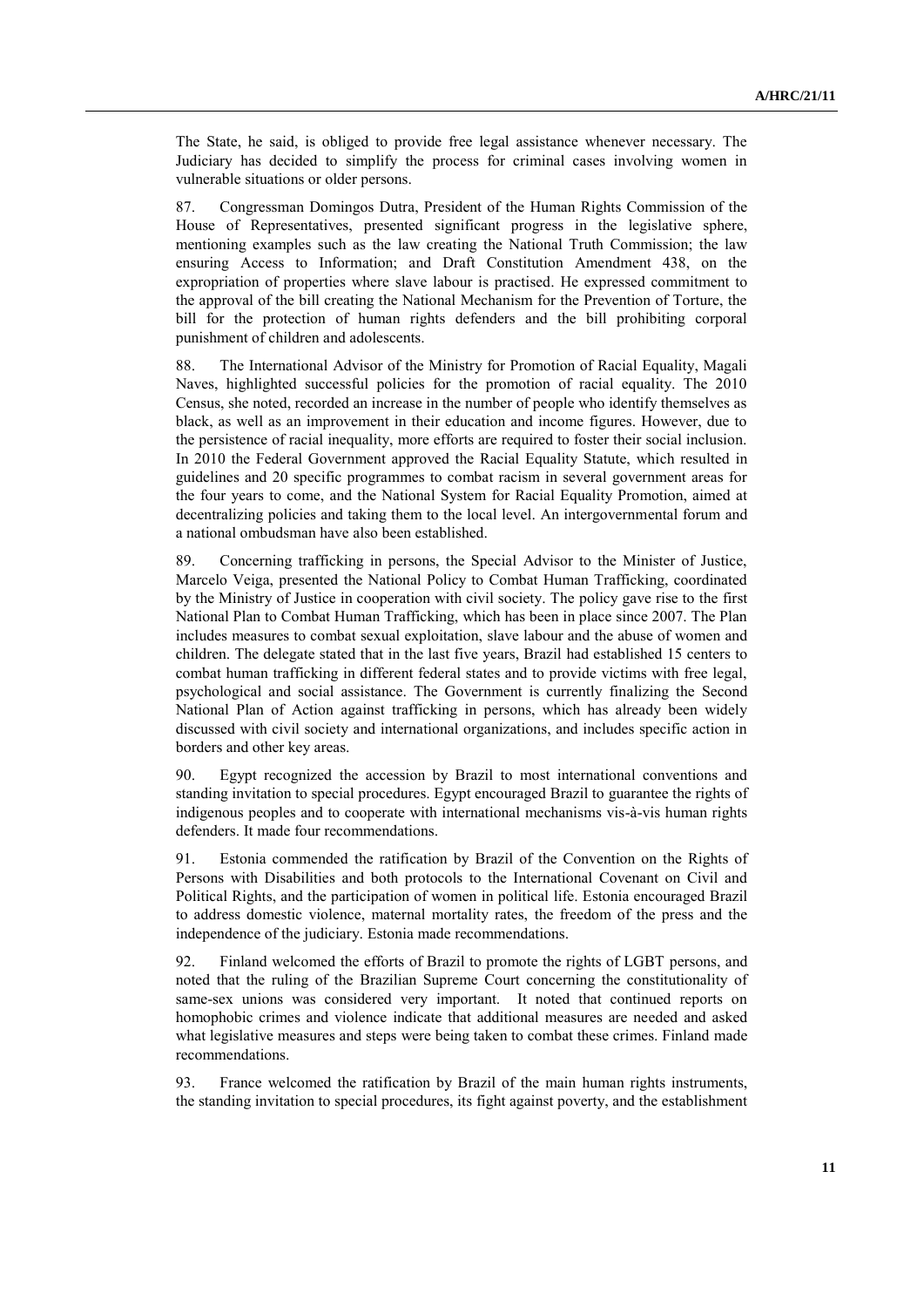of the Truth Commission. It voiced concern about the level of maternal mortality. France made recommendations.

94. Germany welcomed the progress made by Brazil in the protection of human rights activists and its commitment to the "Blue Group" but voiced particular concern about indigenous people not benefiting from the economic progress. Germany made recommendations.

95. Greece expressed satisfaction at the fact that Brazil has made a successful effort to implement most recommendations submitted during the first cycle. While referring to efforts to improve the situation in detention facilities, it asked about other intended measures. It asked the delegation to provide more information on the reduced number of women in Congress. Greece made recommendations.

96. Guatemala commended the methodology in the drafting of its national report. It encouraged Brazil to establish a national human rights council in accordance with the Paris Principles. Guatemala asked Brazil about the normative content of the indigenous people's statute which had been up for adoption in Parliament since 2009 and the legal definition of rural violence. Guatemala made a recommendation.

97. The Holy See appreciated the efforts by Brazil in areas such as democratic governance, security, economy, child labour and access to education. It acknowledged challenges in poverty, health, education, street children and child workers. It made recommendations.

98. Honduras commended the progress made by Brazil on equal opportunities and noted the number of women in the cabinet. It expressed the need to examine the observations of the Committee on the Elimination Discrimination against Women vis-à-vis the gender wage gap, and the segregation of indigenous and Afro-descendant women in the workplace; as well as observations of the Committee on Economic, Social and Cultural Rights on illiteracy. It made recommendations.

99. Hungary commended Brazil on fulfilling nearly all the Millennium Development Goals, the reduction of poverty and social inequality and the promotion of the autonomy of persons with disabilities. While welcoming efforts to improve prison conditions, it noted that some prisons face overcrowding and do not meet adequate medical care standards. Hungary noted that the lack of a concerted approach has delayed improvements in combating various forms of sexual exploitation. Hungary made recommendations.

100. India commended Brazil on implementing UPR recommendations from the first cycle, achieving nearly all the millennium development goals, and progress on the alleviation of poverty and inequalities. It encouraged Brazil to continue efforts in inequality and discrimination and the strengthening of legal and judicial frameworks.

101. Indonesia commended Brazil on achieving nearly all the Millennium Development Goals before 2015 and welcomed ongoing measures for the establishment of a national human rights institution in accordance with the Paris Principles. Indonesia noted the many initiatives to combat torture and encouraged continuation in this area. Indonesia made recommendations.

102. Iran acknowledged the efforts by Brazil to improve the standard of living of its people but voiced concern over reports of slave labour and discrimination against women. Iran made recommendations.

103. Iraq welcomed the accession by Brazil to most international conventions and its open invitation to mandate holders. Iraq paid tribute to the country's development policy and its various national human rights plans, particularly on the promotion of the rights of persons with disabilities. Iraq made recommendations.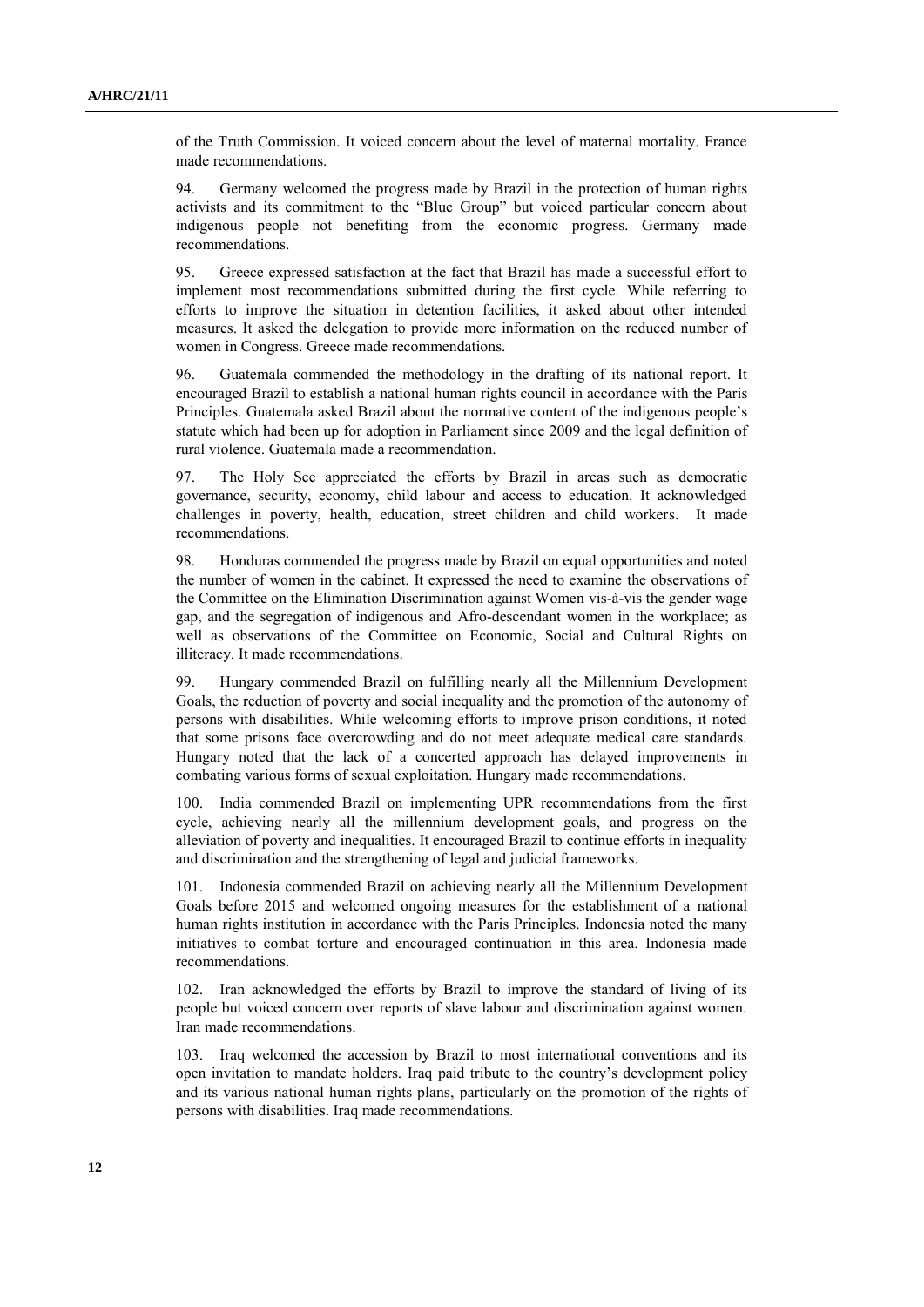104. Italy welcomed the progress of Brazil in achieving the Millennium Development Goals. It asked about measures to prevent violence in detention centres for juvenile offenders; requested information on the assessment of the 2011 Law on Precautionary Measures; and on the human rights indicators system launched with OHCHR. It made a recommendation.

105. Japan welcomed the efforts made by Brazil with regard to gender equality, particularly the participation of women in policymaking. It voiced concern over continuing issues of prison overcrowding and violence. Japan made recommendations.

106. Lebanon took positive note of the undiminished commitment of Brazil to respect for and protection of human rights. It requested information on the implementation challenges of the Optional Protocol to the Convention against Torture. Lebanon made one recommendation.

107. Malaysia noted efforts to strengthen the legislative and institutional human rights framework, particularly to improve its national human rights programme. It congratulated Brazil for strengthening its legislative and institutional framework, combating poverty and reducing inequality and discrimination. Malaysia made recommendations.

108. Ms. Nunes highlighted the recognition of same-sex stable unions as family units by the Supreme Federal Court and the National Plan for Promotion of LGBT Citizenship and Human Rights. The Minister, while reaffirming the commitment of Brazil to combating homophobic crimes and violence, acknowledged that the challenges are still significant.

109. The Minister considered positively the establishment of a National Human Rights Institution and mentioned that a congressional bill to adapt the National Council on the Rights of the Human Being to the Paris Principles is under discussion. At the same time, Brazil already has in place various National Councils on specific human rights issues with the participation of civil society.

110. In response to comments on poverty eradication, Ms. Nunes explained the initiative "Brasil Carinhoso" ("Caring Brazil"), established within the "Brazil Without Extreme Poverty" Programme, aimed at providing benefits for children up to six years old. This will reach 2 million Brazilians, extending "Bolsa família", day-care services, health services and distribution of free medicines to them, among other benefits.

111. In connection with this, the Minister stressed that protecting children and their right to live with their families is a priority. She informed the Council that more than 5 million children and adolescents have been rescued from child labour and that in 2013, Brazil will host the Third Conference on Combating Child Labour and the Worst Forms of Child Labour. She stressed that Brazil will not tolerate sexual exploitation of children and adolescents.

112. Following up on her contribution, Ms. Nunes put forward President Rousseff's personal commitment with the Plan of Action "Living without Limits". The Plan draws its inspiration from the Convention on the Rights of People with Disabilities, which has constitutional status in Brazil. As she explained, the budget for the plan is 3.25 billion dollars and it includes actions on health, work and social inclusion. A public presentation of the results is given every six months.

113. Regarding the rights of older persons, Ms. Nunes mentioned the demographic changes in Brazil, to which the country must adapt with health policies, especially for older women, prevention of violence, and social security. She highlighted the National Plan and the National Council on the Rights of Older Persons, the holding of the National Conference in 2011, and the Statute of Older Persons. She also mentioned the social security programmes to ensure minimum income for all older persons in Brazil.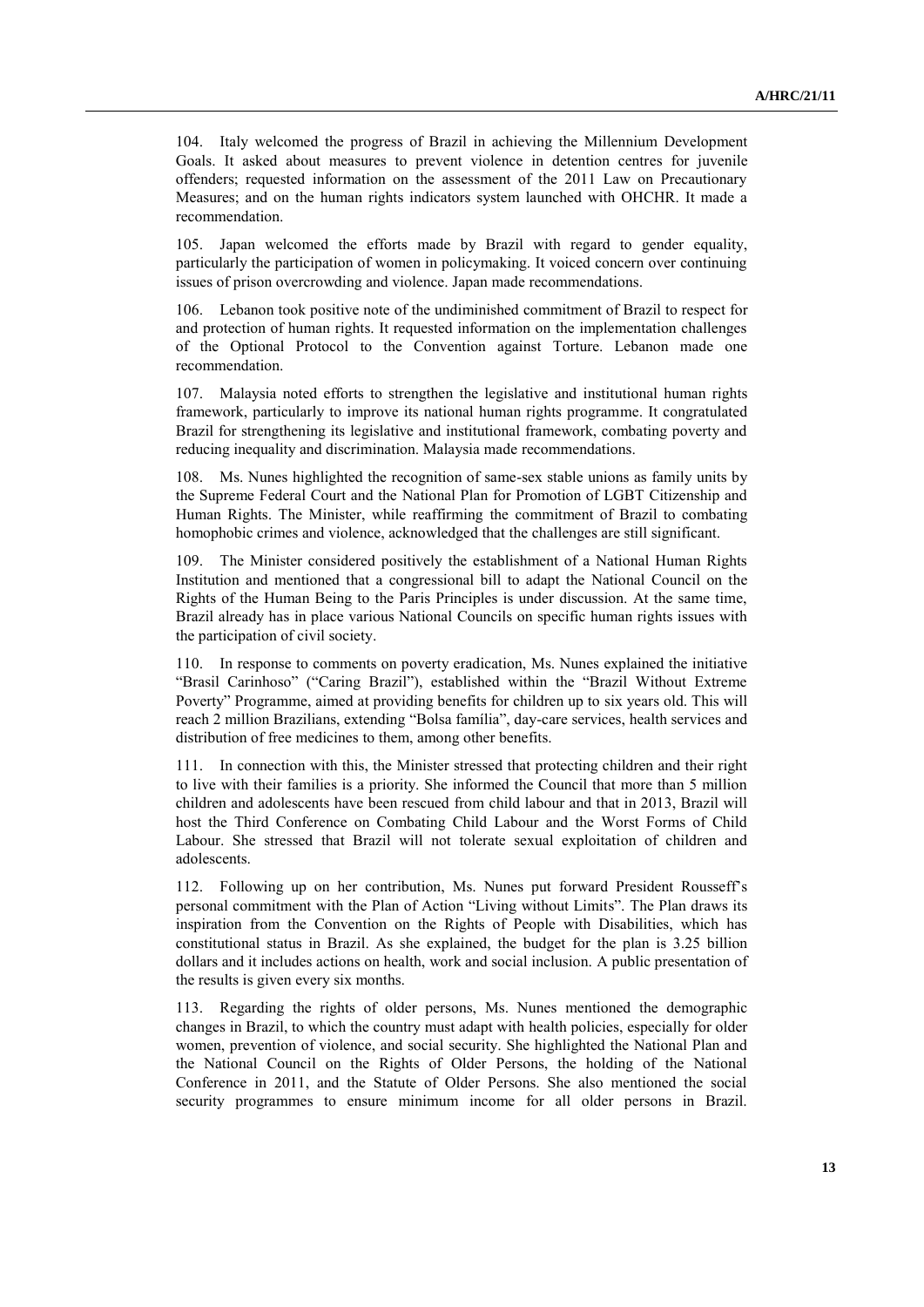Internationally, she added, Brazil is advancing the rights of older persons within the United Nations system and the Organization of American States.

114. Ms. Nunes stated that Brazilian National development policies promote human rights, including those of indigenous and Quilombola populations. She acknowledged that human rights must enjoy special attention in the context of events such as the FIFA World Cup and the Olympic Games, to guarantee that sporting events will be held in full compliance with human rights and for the benefit of all Brazilians. She also said that, in order to guarantee adequate housing, including in the preparation of those events, the Ministry of Cities is developing a national legal framework for urban dislocations, the draft of which is available on the Internet for civil society participation.

115. With regard to indigenous peoples, Ms. Nunes said that the current development projects contribute not only to economic growth, but also to the creation of clean energy, which accounts for a large part of the country's supply. Moreover, infrastructure creates regional and local benefits.

116. On the Truth Commission, the Minister clarified that it is not a Government entity, but rather a State institution and explained that it will provide answers on enforced disappearances, homicides, kidnappings and other crimes. Its legacy will strengthen democracy, which, together with human rights, has been a permanent beacon for Brazil for the past 28 years.

117. Ms. Nunes' final remarks presented Brazilian participation in the universal periodic review as a great contribution to human rights in the country – an ongoing exercise which involves the entire Brazilian Government. The Ministry of Human Rights will be attentive to the best ways to follow up on and monitor the implementation of the accepted recommendations.

118. Ms. Nunes concluded that, despite the challenges ahead, Brazil is on the right track for the effective realization of human rights in the lives of all Brazilians.

## **II. Conclusions and/or recommendations**\*\*

119. **The following recommendations will be examined by Brazil, which will respond in due course, but no later than the twenty-first session of the Human Rights Council in September 2012. These responses will be included in the outcome report adopted by the Human Rights Council at its 21st session:**

- 119.1. **Continue with the implementation of recommendations related to the ratification of human rights international instruments (Burkina Faso);**
- 119.2. **Take more steps towards full implementation of CEDAW recommendations (Egypt);**
- 119.3. **Consider withdrawing reservations to the core international human rights instruments, in particular to the Second Optional Protocol to ICCPR (Turkey);**
- 119.4. **Fully align the national legislation with all obligations arising out of the Rome Statute of the International Criminal Court (ICC) (Slovakia);**

Conclusions and recommendations have not been edited.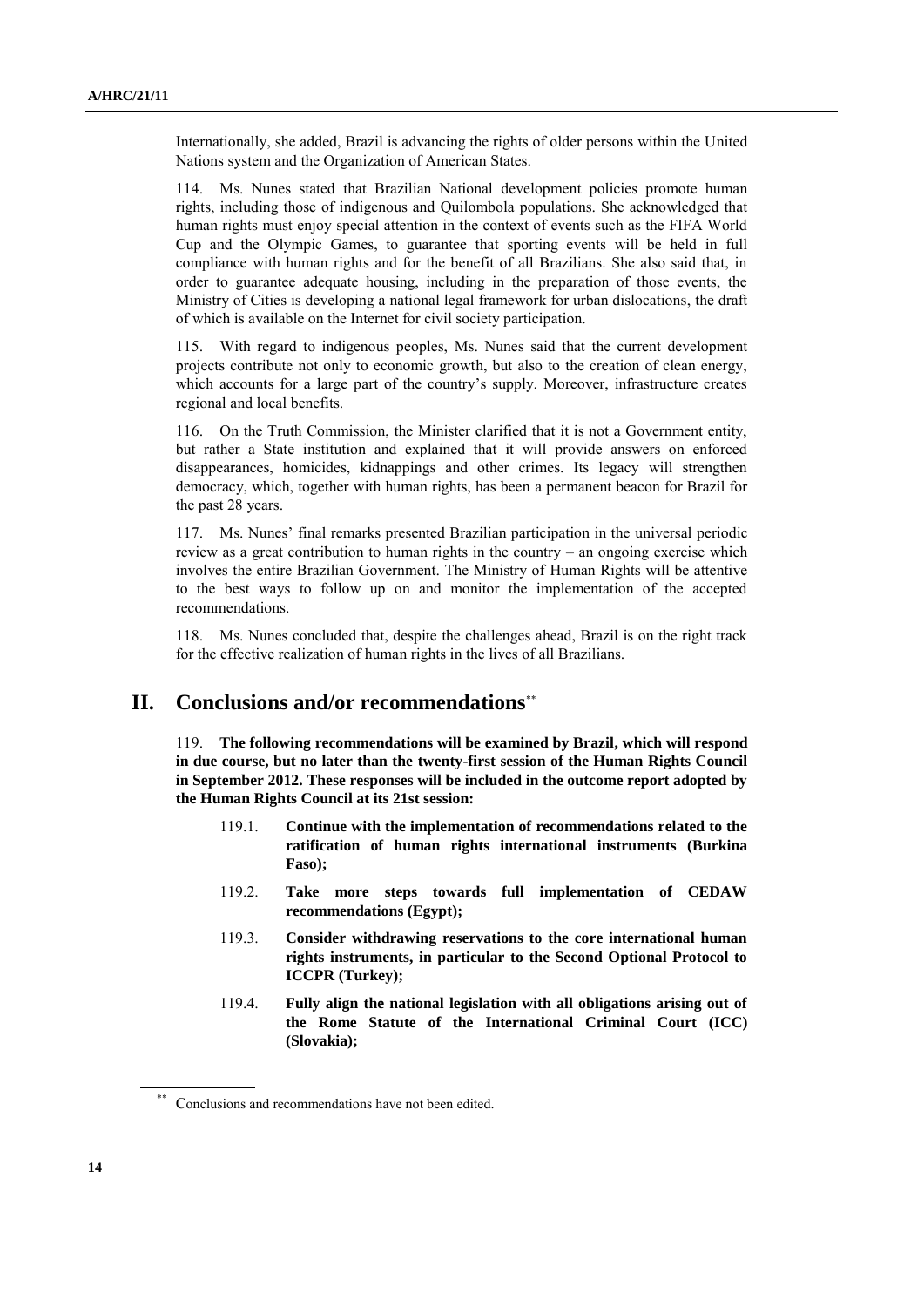- 119.5. **Fully align the national legislation with all obligations under the Rome Statute of the ICC, including incorporating the Statute's definition of crimes and general principles, as well as adopting provisions enabling cooperation with the ICC (Slovenia);**
- 119.6. **Establish mechanisms to monitor and evaluate the compliance with its human rights obligations (Costa Rica);**
- 119.7. **Consider becoming a State party and ratify the International Convention for the Protection of the Rights of All Migrant Workers and their Families to protect the human rights of these migrant workers (Philippines);**
- 119.8. **Consider ratifying the Convention on the Protection of the Rights of All Migrant Workers and Members of Their Families (Chile);**
- 119.9. **Signs and ratify as soon as possible the optional protocol to the International Covenant on Economic, Social and Cultural Rights (Portugal);**
- 119.10. **Ratify the ILO conventions No. 189 and 87 regarding, respectively, decent conditions of work for female and male domestic workers and freedom of association and protection of the right to organise (Chad);**
- 119.11. **Expedite the implementation of an efficient and autonomous National Preventive Mechanism, as stipulated in the OP-CAT and ensure that it enjoys the independence, resources and other conditions needed to fulfil its task (Sweden);**
- 119.12. **Prompt adoption of Bill no. 2442 with amendments that guarantee the independence and autonomy of the National Preventative Mechanism members, in conformity with Brazil's OPCAT obligations (United Kingdom);**
- 119.13. **Swiftly implement the proposed National System to Prevent and Combat Torture to address concerns over abuse in prisons (Australia);**
- 119.14. **Adopt Bill No. 2442 in order to guarantee the independence and autonomy of the members of the National Preventive Mechanism, in conformity with Brazil's obligations under OPCAT (Denmark);**
- 119.15. **Request the Sub-committee on the Prevention of Torture to publicly release the report of its September 2011 visit (Switzerland);**
- 119.16. **Step up the necessary processes for the creation of the National Council for Human Rights (Mozambique);**
- 119.17. **Encourage and facilitate relevant human rights institutions to be accredited by the International Coordinating Committee of NHRIs in line with the Paris Principles in order to create a space for independent monitoring of human rights, particularly on abusive military and police activities (Namibia);**
- 119.18. **Conclude the process for the adoption of the draft law that creates a national human rights institution in compliance with the Paris Principles (Peru);**
- 119.19. **Give further impetus to the creation of a national human rights institution in accordance with the Paris Principles (Portugal);**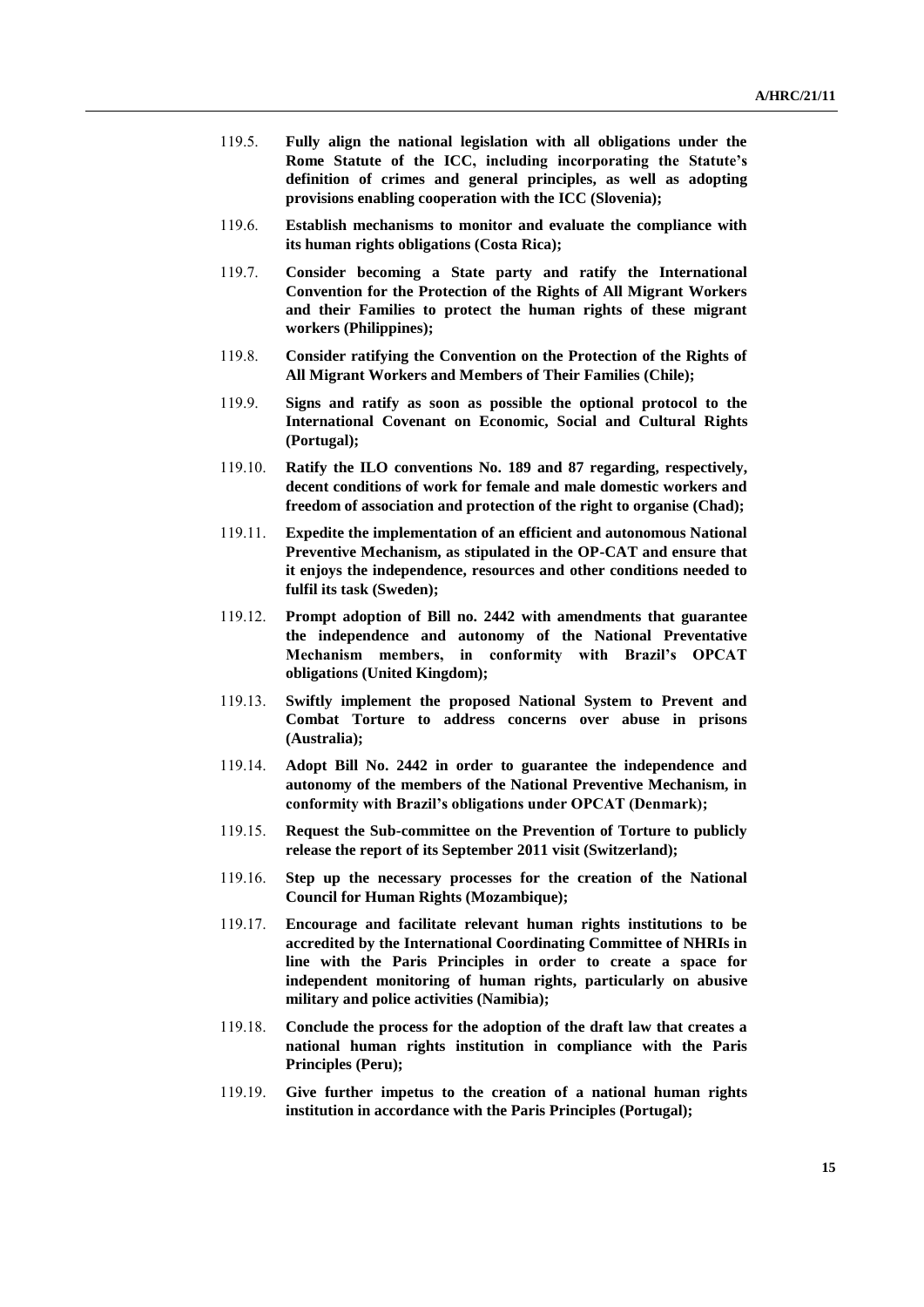- 119.20. **Establish a national human rights institution in accordance with the Paris Principles (Senegal);**
- 119.21. **Ensure that the establishment of a national human rights institutions be in conformity with the Paris Principles (France);**
- 119.22. **Accelerate efforts toward the establishment of a Brazilian National Human Rights Council in accordance with the Paris Principles, including through passing a Bill on converting the Council for the Defence of the Rights of the Human Person into the National Human Rights Council which is currently in the agenda of the National Congress (Indonesia);**
- 119.23. **Expedite effort to establish a national human rights institution in conformity with the Paris Principles (Malaysia);**
- 119.24. **Amend its legislation for the legal recognition of same-sex couples (Finland);**
- 119.25. **Ensure that federal and state authorities work more efficiently together to produce statistics and regular human rights reports (Belgium);**
- 119.26. **Continue to prepare reports in order to enhance and promote the human rights situation (Qatar);**
- 119.27. **Continue its efforts to strengthen human rights, particularly within the framework of the family (Saudi Arabia);**
- 119.28. **Encourage initiatives fostering social and inter-community harmony (Algeria);**
- 119.29. **Share with other countries good practices and achieved developments (Guatemala);**
- 119.30. **Share its best practices within poverty reduction and the promotion of social equality at the bilateral and multilateral level (Lebanon);**
- 119.31. **Pay particular attention to seek even more effective results in the implementation of policies addressing the following issues: protection of the rights and promotion of the socio-economic situation of indigenous peoples and Afro-descendent Quilombo communities; access to justice and combating impunity; extra-judicial executions, torture in detention and; protection of human rights defenders (Cape Verde);**
- 119.32. **Continue in its effort to eliminate extreme poverty and include in its social policies those who are most vulnerable, especially women, children, Afro-descendants, indigenous peoples, the elderly and persons with disabilities (Ecuador);**
- 119.33. **Continue advancing in the creation of the National Plan for Infancy and Adolescence (Colombia);**
- 119.34. **Continue with the proper implementation of the Convention on the Rights of Persons with Disabilities, particularly with regard to the exercise of their political rights (Mexico);**
- 119.35. **Formulate programmes for the effective implementation of the National Plan on the Rights of Persons with Disabilities (Nepal);**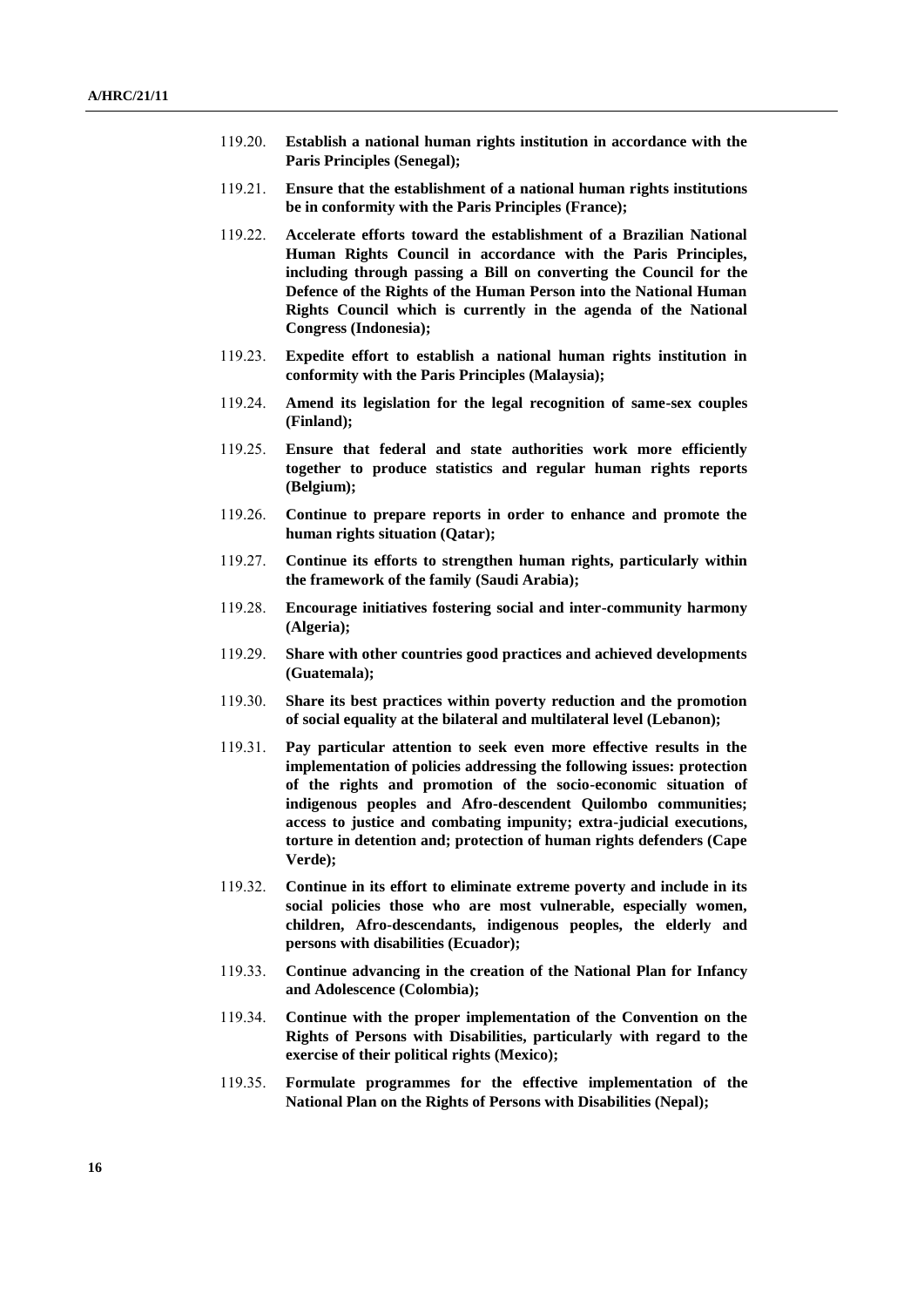- 119.36. **Continue its efforts to implement the national plan for the human rights of persons with disabilities and exert further efforts to eliminate discrimination against them and integrate them into society (Palestine);**
- 119.37. **Ensure an effective non-discrimination for persons with disabilities as well as recognition of all persons with disabilities as persons before the law (Slovakia);**
- 119.38. **Ensure that people with disabilities in situations of abandonment or without family support are able to live in the community in a nonsegregated way, providing for their access to services such as health, education or social security (Slovakia);**
- 119.39. **Adopt legislation to implement the Convention on the Rights of Persons with Disabilities (Spain);**
- 119.40. **Adopt measures and safeguards to ensure the exercise, in conditions of equality, of the legal capacity and recognition before the law of persons with disabilities (Costa Rica);**
- 119.41. **Continue promoting cooperation and dialogue in addressing situations of concern in the Human Rights Council (Pakistan);**
- 119.42. **Inform the Council about results achieved and lessons learnt in their mid-term UPR Report on the "Living Without Limits" plan (Hungary);**
- 119.43. **Adoption of the principle of equal pay for equal work, regardless of any differences (Iraq);**
- 119.44. **Intensify efforts to enhance the participation of women in socioeconomic activities (Nepal);**
- 119.45. **Continue its efforts to guarantee full equality, opportunities and treatment for women and continue implementing national development plans (Palestine);**
- 119.46. **Continue its efforts to consolidate greater representation of women in decision-making positions, both in public administration and the private sector (Peru);**
- 119.47. **Continue to promote gender equality in all fields (Qatar);**
- 119.48. **Consider the possibility of implementing affirmative action policies in order to achieve a larger representation of women in the executive, legislative and judiciary branches (Ecuador);**
- 119.49. **Continue to prioritize policy aimed at promoting equality and repairing social distortions and disparities (South Africa);**
- 119.50. **Follow up on the recommendation of ILO to continue efforts to ensure full equality of opportunity and treatment for women, persons of African Descent and indigenous persons (Turkey);**
- 119.51. **Continue combating inequalities in access to employment and in working conditions based on gender and race as noted by CESCR (Turkey);**
- 119.52. **Adopt effective measures in the structured labour market in order to accelerate the elimination of occupational segregation (Honduras);**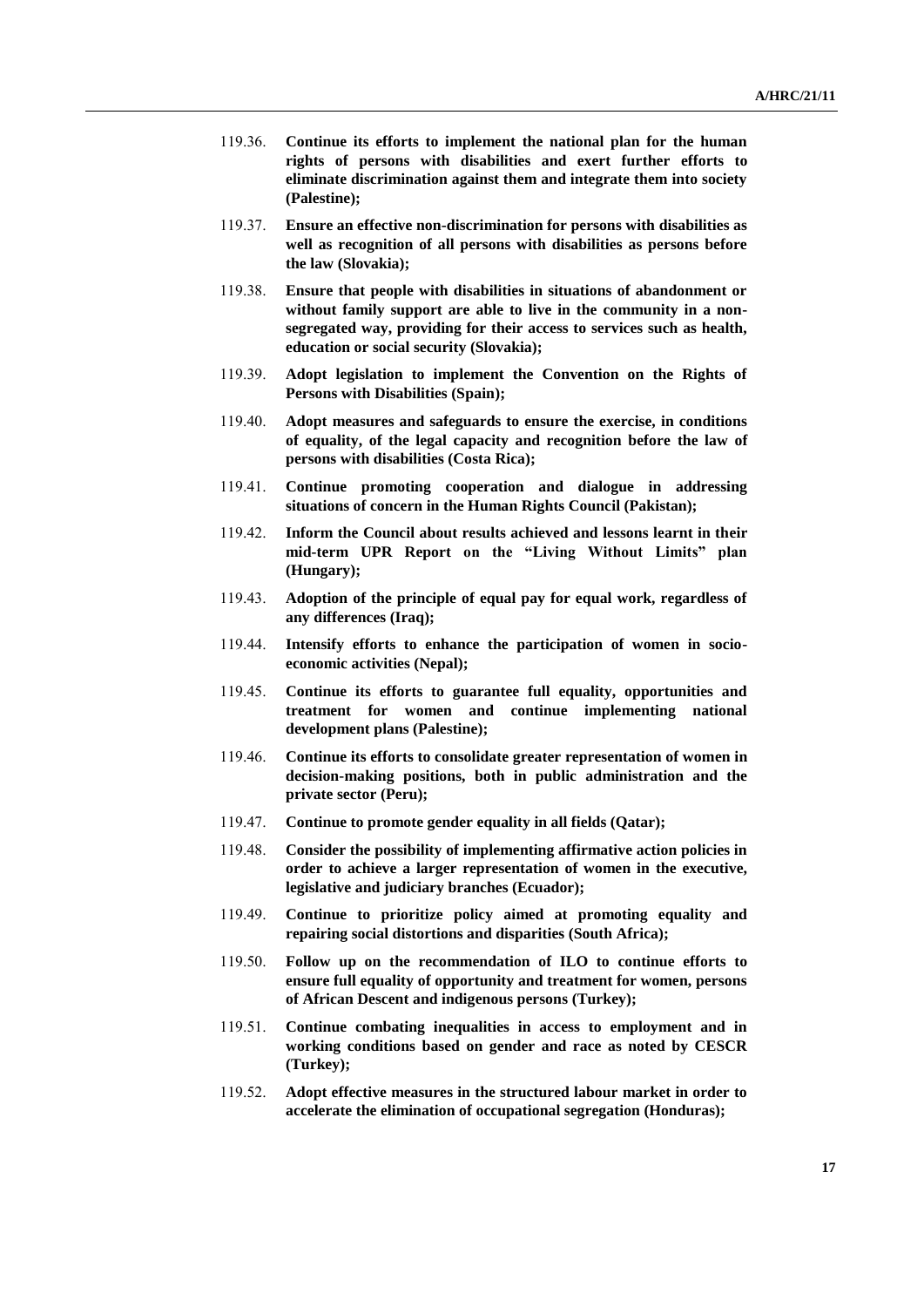- 119.53. **Continue its efforts to eradicate all forms of discrimination against the elderly (Argentina);**
- 119.54. **Encourage employment opportunities programmes for the elderly and strengthen measures to prevent and punish discrimination against them (Mexico);**
- 119.55. **Address discrimination and prejudice against leprosy in line with the Principles and Guidelines for the Elimination of Discrimination against Persons Affected by Leprosy and Their Family Members and the relevant General Assembly resolution (Japan);**
- 119.56. **Take into consideration the provisions of HRC resolution A/HRC/RES/13/27 relating to sport and racism, when preparing and organizing the 2014 football World Cup and the 2016 Olympic Games, in order to promote understanding, tolerance and peace and strengthen the efforts in the struggle against racism, racial discrimination, xenophobia and related intolerance (Morocco);**
- 119.57. **Ensure that urban restructuring in advance of the 2014 World Cup and the 2016 Olympics be properly regulated to prevent displacements and forced evictions, and that residents in affected areas are given full and timely information about proposals affecting them; engage in a genuine negotiation with the communities to explore alternatives to eviction; and, where necessary, offer compensation or alternative adequate housing close to the existing communities (Canada);**
- 119.58. **Make every effort to ensure that the forthcoming World Cup and Olympics will bring lasting benefits to the poorest and most marginalized urban inhabitants (Ukraine);**
- 119.59. **Establish measures for greater accountability to prevent loss of life (Namibia);**
- 119.60. **Work towards abolishing the separate system of military police by implementing more effective measures to tie State funding to compliance with measures aimed at reducing the incidence of extrajudicial executions by the police (Denmark);**
- 119.61. **Take stronger action, at the federal government level, to counter "death squads" (Republic of Korea);**
- 119.62. **That other state governments consider implementing similar programmes to Rio de Janeiro's UPP Police Pacifying Unit (Australia);**
- 119.63. **Implement further measures to combating and preventing torture, as well as strengthen existing mechanisms for the implementation of the recommendations of the United Nations Committee Against Torture and other international bodies (Uzbekistan);**
- 119.64. **Continue the authorities' efforts to prevent and combat torture both at the federal and state levels (Indonesia);**
- 119.65. **Revise the human rights training programmes for the security forces, emphasizing the use of force according to the criteria of necessity and proportionality and putting an end to extra-judicial executions (Spain);**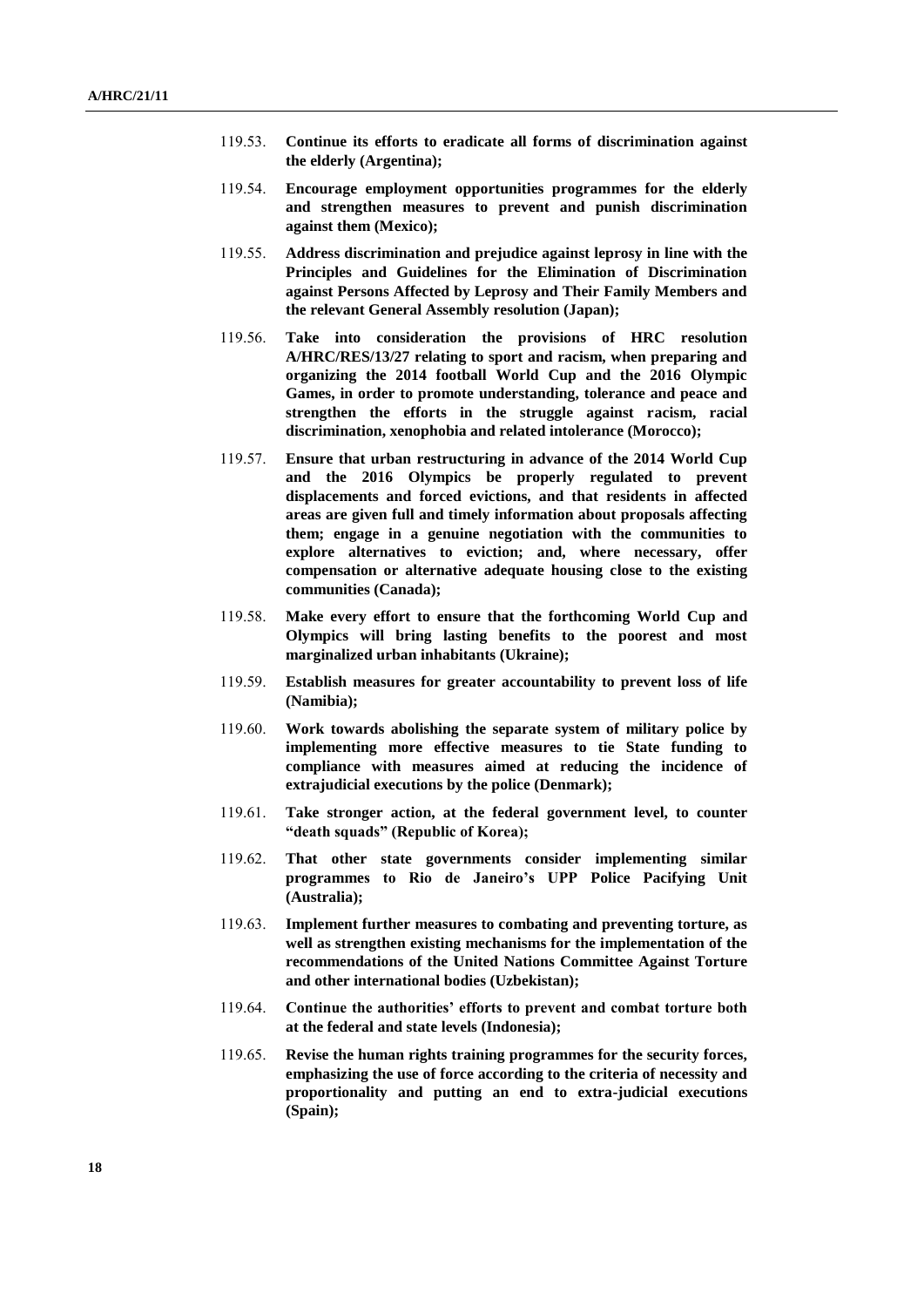- 119.66. **Make sure prisoners and detainees have access at all times to their rights and descriptions of proper treatment, including those laid down in the Standard Minimum Rules and the Body of Principles for the Protection of Detainees and make sure that they have access to effective procedures to realize these rights (Netherlands);**
- 119.67. **Make further efforts to improve conditions in detention facilities according to international standards, especially including developing gender-sensitive policies and programmes for women (Republic of Korea);**
- 119.68. **Take action to improve prison conditions, in particular to improve the conditions of women's detention facilities in accordance with international standards, and ensure protection of human rights of all detainees, including guarantees of due process and protection against cruel and inhumane treatment (Slovenia);**
- 119.69. **Reform the penitentiary system to reduce the level of overcrowding and to improve the living conditions of persons deprived of their liberty (Spain);**
- 119.70. **Address the high rate of homicides in Brazil's overcrowded prisons**   $(Turkey);$ <sup>1</sup>
- 119.71. **Reduce prison overcrowding and pretrial detention periods by enforcing the 2011 Law on Precautionary Measures (United States);**
- 119.72. **Take action to improve prison conditions (Czech Republic);**
- 119.73. **Exert further efforts to improve prison conditions (Egypt);**
- 119.74. **Undertake effective measures to improve prison conditions (Hungary);**
- 119.75. **Closely monitor the effectiveness of, and review if necessary, the National Programme to Support the Prison System and the Law on Precautionary Measures (Japan);**
- 119.76. **Pay extra attention to the special needs of women prisoners by considering implementing the Bangkok rules (Thailand);**
- 119.77. **Make more efforts to improve the situation in detention facilities especially in women's prisons (Greece);**
- 119.78. **Prioritize the reform of the prison system and ensure respect for and protection of the human rights of all detainees (Italy);**
- 119.79. **Adopt a policy of taking an explicit and published decision on instituting a federal investigation and prosecution in all cases involving violence against human rights defenders (Netherlands);**
- 119.80. **Pass legislation, without undue delay, to confirm the official status of the National Programme for the Protection of Human Rights Defenders, and give priority to its wide implementation (Norway);**

<sup>&</sup>lt;sup>1</sup> The recommendation as read during the interactive dialogue: Address the high rate of homicides in Brazil's overcrowded prisons where allegations of widespread torture and inhumane conditions are alarming.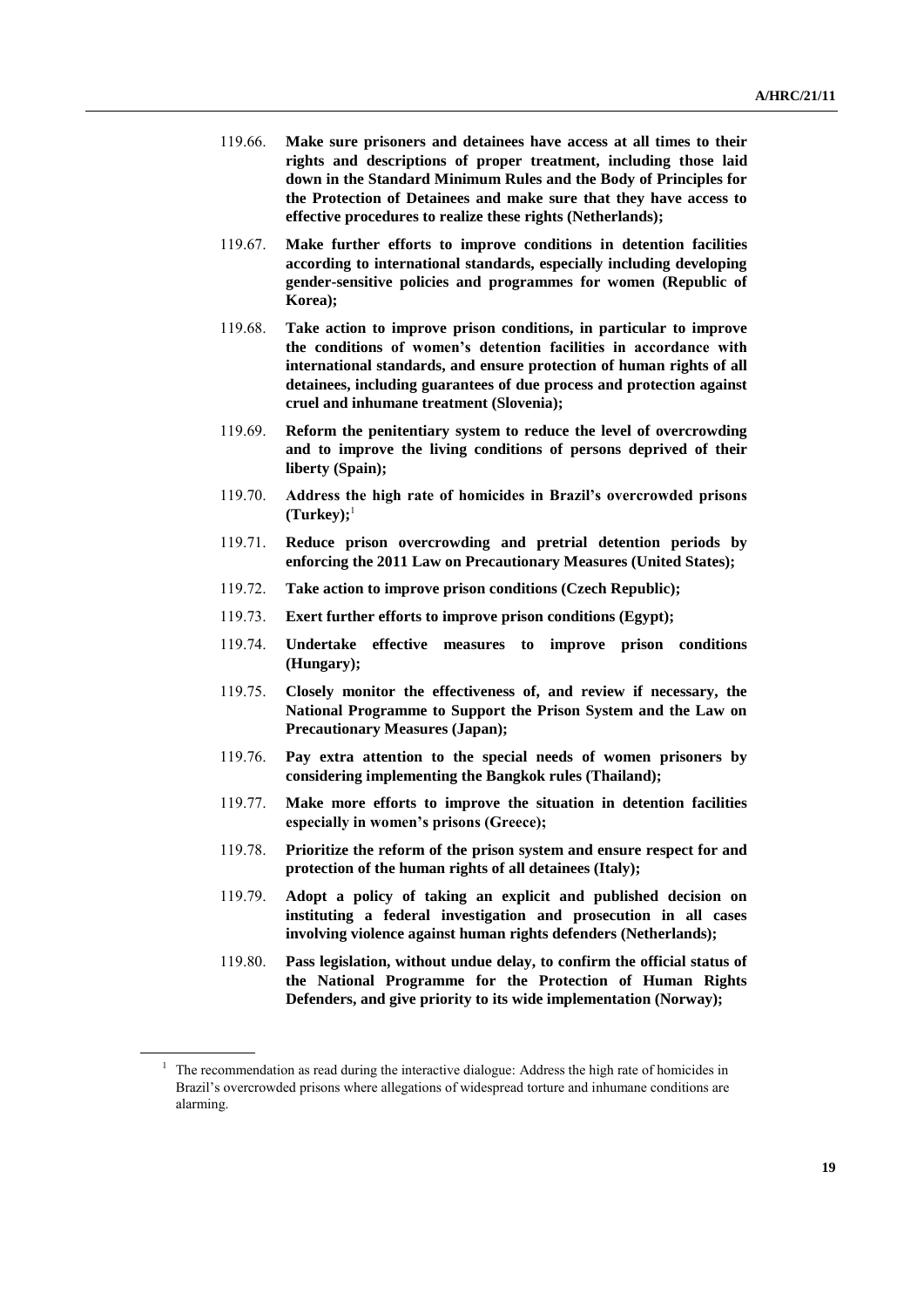- 119.81. **Ensure that the National Programme for the Protection of Human Rights Defenders be implemented in all states of the nation (Spain);**
- 119.82. **Ensure the protection of human rights defenders, notably the leaders of indigenous communities fighting for their rights (Switzerland);**
- 119.83. **Consider the development of a comprehensive policy to address the problem of human rights violations against its defenders founded on strategies for strengthening the independence of the judiciary and increasing the awareness of the population and public authorities as to the important role of these defenders (Timor-Leste);**
- 119.84. **Ensure adequate safeguards are in place to ensure protection of human rights defenders, including those working within indigenous communities (United Kingdom);**
- 119.85. **Increase funding to provide human rights advocates with adequate protection (Australia);**
- 119.86. **Adopt a law to confirm the official status of the national programme for the protection of human rights defenders (Belgium);**
- 119.87. **Respect the rights of Human Rights Defenders and protect them in their everyday struggle (Poland);**
- 119.88. **Intensify efforts for the security of human rights defenders and reinforce cooperation with all stakeholders, in particular, the states and military police (Czech Republic);**
- 119.89. **Take all necessary measures to ensure the physical integrity of journalists and human rights defenders (France);**
- 119.90. **Provide systematic training to judges, prosecutors and lawyers on women's rights and violence against women, including on the implementation of the Maria da Penha Law on domestic and family violence against women (Canada);**
- 119.91. **Increase its efforts to fully implement the Maria da Penha Law regarding the rights of women victims of domestic violence (Portugal);**
- 119.92. **Continue fighting violence against women (Senegal);**
- 119.93. **Continue its efforts to implement policies to enhance the protection of women against violence (Singapore);**
- 119.94. **Take effective steps to ensure gender equality and counteract violence against women (Uzbekistan);**
- 119.95. **Take further steps in order to promote gender equality and eliminate domestic and family violence in the country (Azerbaijan);**
- 119.96. **Take legal and practical measures to eliminate violence and discrimination against women particularly in the rural and remote areas of Brazil (Iran);**
- 119.97. **Take measures to address homo- and trans-phobic crime, including by establishing a system for recording such crimes (Finland);**
- 119.98. **Strengthen domestic cooperation between relevant actors, as well as international cooperation, in order to combat both internal and**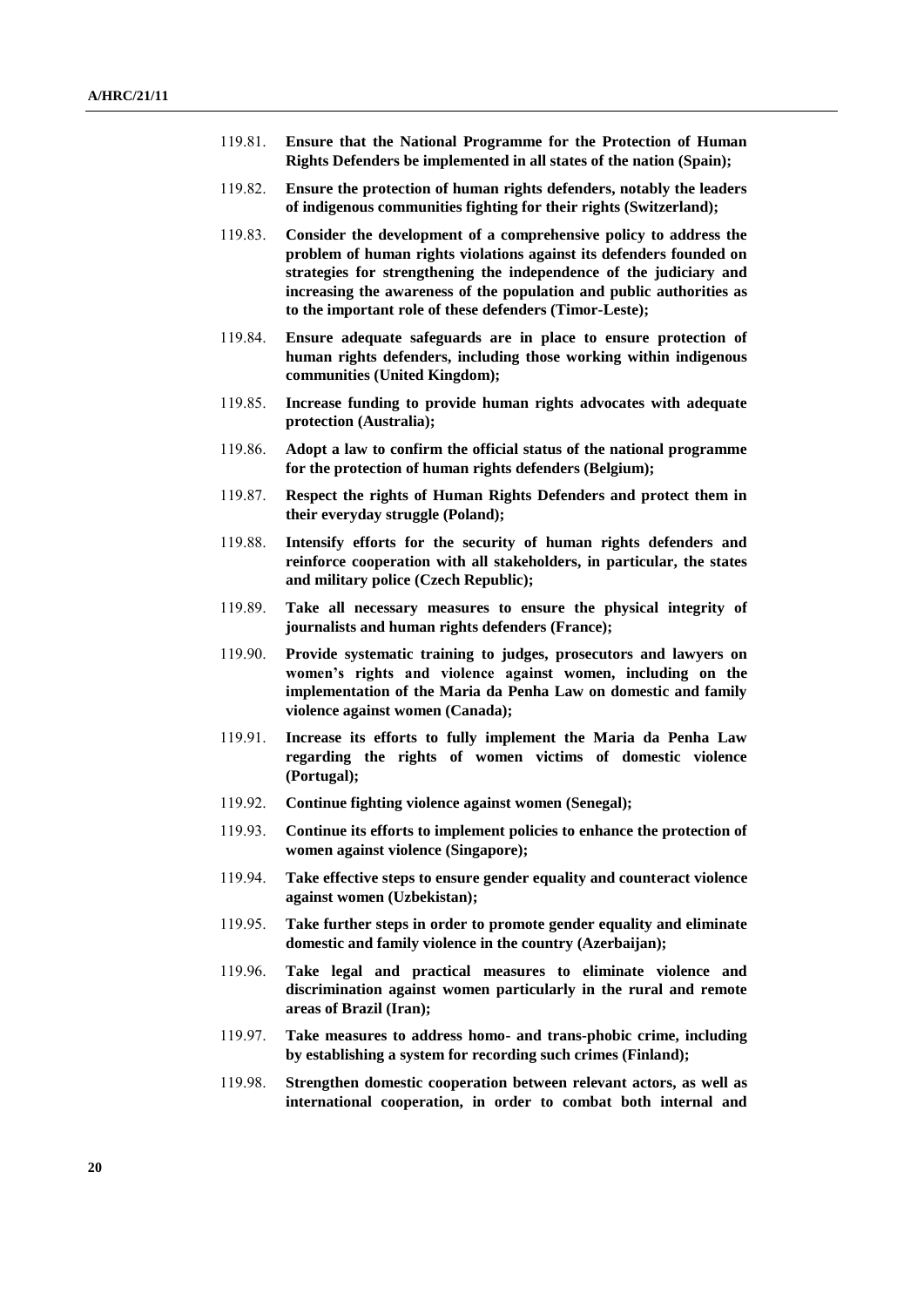**international trafficking and sexual exploitation of women and children (Sweden);**

- 119.99. **Adopt and implement, in accordance with relevant international law, national legislation to combat trafficking in women and children which will prosecute and convict traffickers, and take effective measures to prevent sexual tourism (Switzerland);**
- 119.100. **Step up prosecutions of individuals who traffic in persons and increase funding for specialized services, including shelters, for trafficking victims (United States);**
- 119.101. **Combat human trafficking, "death squads", violence and related sexual exploitation (Holy See);**
- 119.102. **Adopt more comprehensive legislation to combat trafficking in persons (Iraq);**
- 119.103. **Focus on developing a system allowing effective collaboration between the health, social security, education, and tourism sectors with the aim of adequately tackling all forms of sexual exploitation in the country (Hungary);**
- 119.104. **Continue with its efforts to eradicate child labour with a particular focus on children in highly vulnerable situations (Singapore);**
- 119.105. **Intensify the programmes to combat child labour (Algeria);**
- 119.106. **Take effective legislative measures for special protection and integration mechanisms for victims of slave labour (Iran);**
- 119.107. **Give greater importance to the recommendations made by the Committee of the ILO Experts as regards the combat of slavery labour (Iraq);**
- 119.108. **Strengthen measures concerning the many children who continue to live on the street where they remain vulnerable to abuse (Turkey);**
- 119.109. **Improve the protection of children by fighting against child labour, providing for children living in the streets and ensuring education for them (Holy See);**
- 119.110. **Accelerate the improvement of the judicial, police and prison systems in line with international human rights standards (Holy See);**
- 119.111. **Continue the implementation of the policy aimed at improving the judicial system, reforming the law enforcement bodies and reducing the crime rate and corruption (Russian Federation);**
- 119.112. **Facilitate access to justice through additional measures, which could reduce structural obstacles such as the cost and the cumbersome nature of the procedures (Morocco);**
- 119.113. **Strengthen the judiciary by combating slowness as well as addressing corruption and the repressive treatment of adolescents (Spain);**
- 119.114. **Continue its endeavours to contribute to improving the criminal justice system in the country (Azerbaijan);**
- 119.115. **Continue to promote reforms to the Judicial System which incorporate the prioritization of the respect for human rights (Chile);**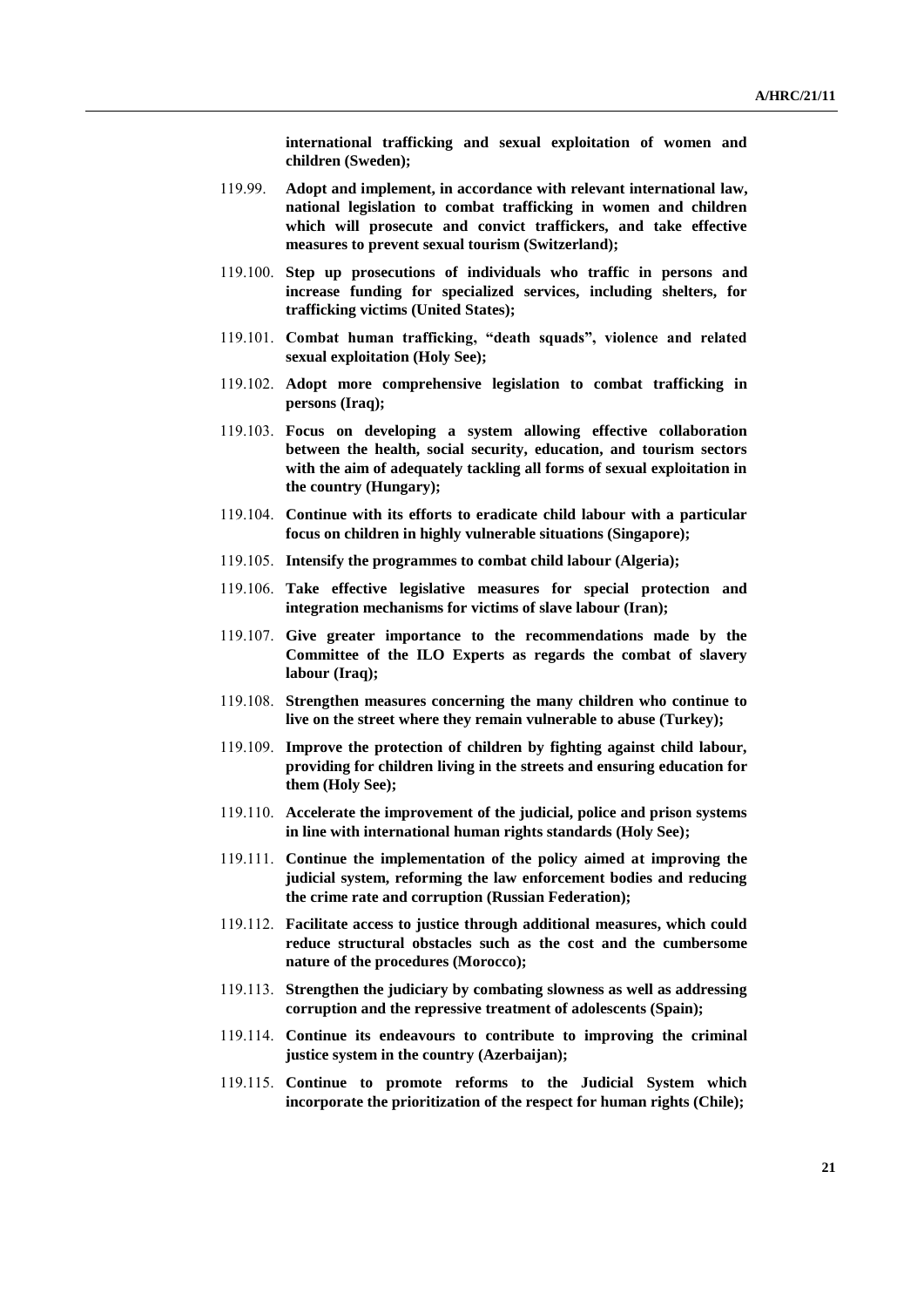- 119.116. **Further develop the legislation that would allow women to exercise their rights to privacy and confidentiality during police investigations and guarantee the right to presumption of innocence, due process, and legal defence (Estonia);**
- 119.117. **Increase the total number of Public Defenders and to secure a constant presence of Public Defenders in all detention institutions (Netherlands);**
- 119.118. **Ensure the availability of public defenders in all detention locations in order to enhance guarantees of due process (Canada);**
- 119.119. **Secure what is prescribed in Article 149 of the Brazilian Penal Code, relating to the criminal prosecution of the crime of slavery (Paraguay);**
- 119.120. **Ensure that all killings by law enforcement personnel are properly registered and thoroughly, independently investigated (Slovakia);**
- 119.121. **Combat impunity on crimes against judges by creating a protection system for judges under threat (United States);**
- 119.122. **Ensure that all members of the police and prison officers that commit human rights violations and abuses, such as torture and ill-treatment, are held accountable (Czech Republic);**
- 119.123. **Effectively fight against arbitrary and on-duty police killings, in particular by creating a strong framework for impartial investigation (Germany);**
- 119.124. **Continue working for the strengthening of the process of truthseeking (Paraguay);**<sup>2</sup>
- 119.125. **Continue its efforts to guarantee the right to the truth for victims and families of serious human rights violations and for all Brazilian society, ensuring proper functioning of the Truth Commission (Argentina);**
- 119.126. **Ensure that the Truth Commission created in November 2011 be provided with sufficient resources to recognize the right of victims to justice, in particular for crimes with no statute of limitation (France);**
- 119.127. **Protect the natural family and marriage, formed by a husband and a wife, as a basic cell of society as it provides the best conditions for raising children (Holy See);**
- 119.128. **Study the possibility of having campaigns for registering girls, boys and adolescents in the North and North-east of Brazil, with the cooperation of the universal system of human rights (Uruguay);**
- 119.129. **Regularly foster awareness on birth registration at national and local levels, particularly through the organization of public campaigns to highlight the importance of birth-registration (Uruguay);**
- 119.130. **Consider freedom of expression concerns when drafting cybercrime legislation (Estonia);**

<sup>&</sup>lt;sup>2</sup> The recommendation as read during the interactive dialogue: Continue working for the strengthening of the process of truth-seeking and transitional justice.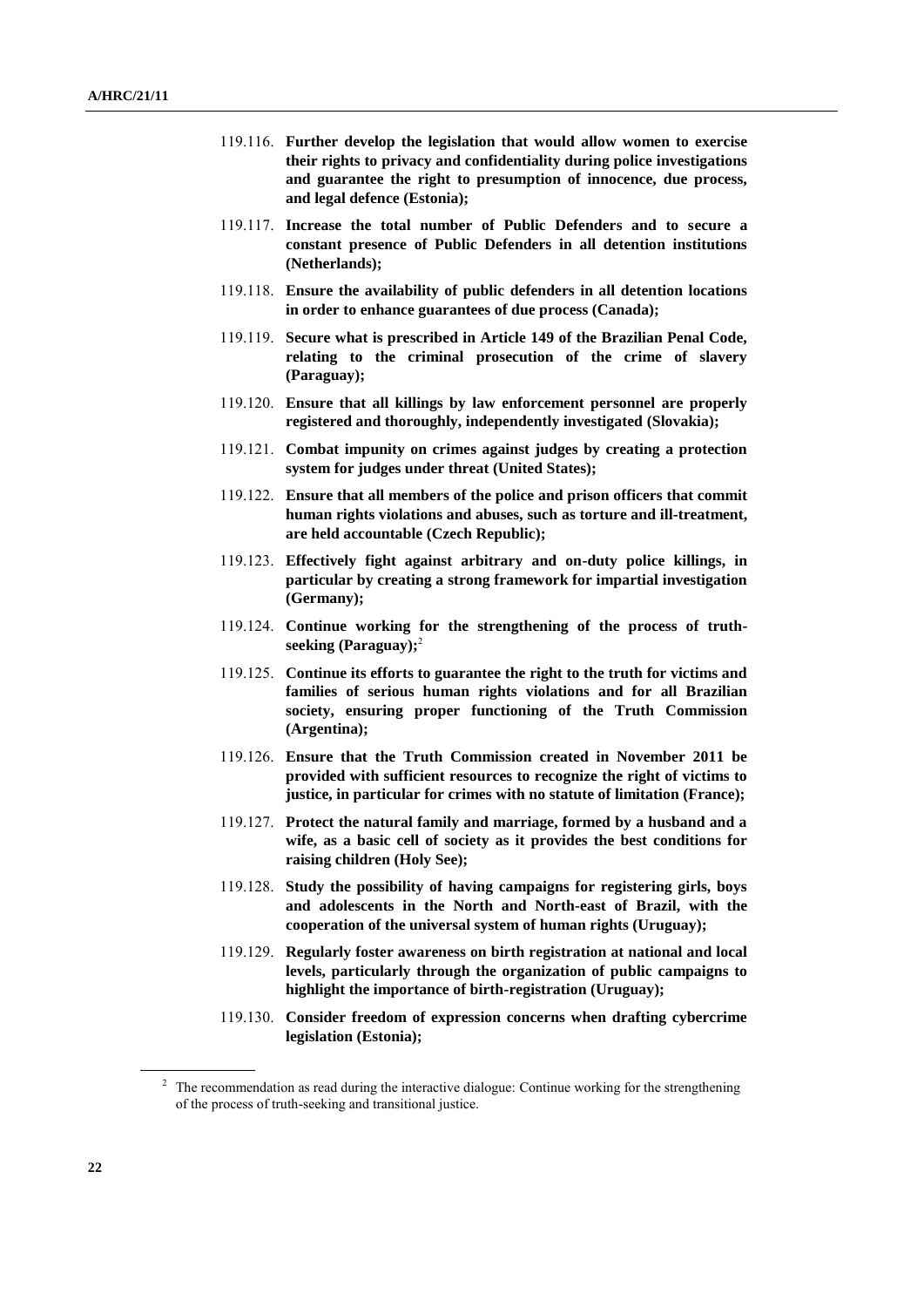- 119.131. **Examine the possibility of expanding the scope of application and the target population of the "Bolsa Familia" programme aimed at reducing poverty and redouble its efforts to reduce social inequalities (Morocco);**
- 119.132. **Continue efforts to reduce poverty and increase, if possible, the necessary resources for current programmes, such as the "Bolsa Familia" (Greece);**
- 119.133. **Continue strengthening social security to cover all segments of society (Nepal);**
- 119.134. **Continue implementing and strengthening social inclusiveness, equality and non-discriminatory public practices, among which "Brazil without Poverty" (Nicaragua);**
- 119.135. **Continue its efforts to combat poverty and social disparities (Pakistan);**
- 119.136. **Pursue strategies fighting against poverty and social inequalities (Senegal);**
- 119.137. **Continued action in eradicating extreme poverty (Sri Lanka);**
- 119.138. **Continue to address the grievance of and empower vulnerable groups – particularly women, children, indigenous people, and people of African descent – by reducing urban-rural discrepancies and promoting equal access to opportunities for all, especially access to health care, education, employment, housing and social security (Thailand);**
- 119.139. **Strengthen measures in poverty eradication as well as in reducing socio-economic development gaps among regions and social groups (Viet Nam);**
- 119.140. **Continue its favourable policies with concrete initiatives aimed at the most vulnerable groups such as women, children and minorities (Viet Nam);**
- 119.141. **Improve the struggle against poverty, improve the fate of individuals and communities fighting for access to land in rural zones, and protect them against evictions, intimidations, threats and killings (Belgium);**
- 119.142. **Concentrate on the poorest and most vulnerable (Burkina Faso);**
- 119.143. **Continue to move forward its poverty reduction strategy and protect the rights of vulnerable groups so as to achieve sustainable economic and social development (China);**
- 119.144. **Ensure equal access to poverty reduction programmes, particularly for indigenous families (Egypt);**
- 119.145. **Continue programmes and measures aimed at eliminating poverty and increasing the socio-economic development of the country (Cuba);**
- 119.146. **Continue advancing in the development and implementation of the "Stork Network" and the national system for registration, monitoring and accompanying for pregnant women in order to prevent maternal**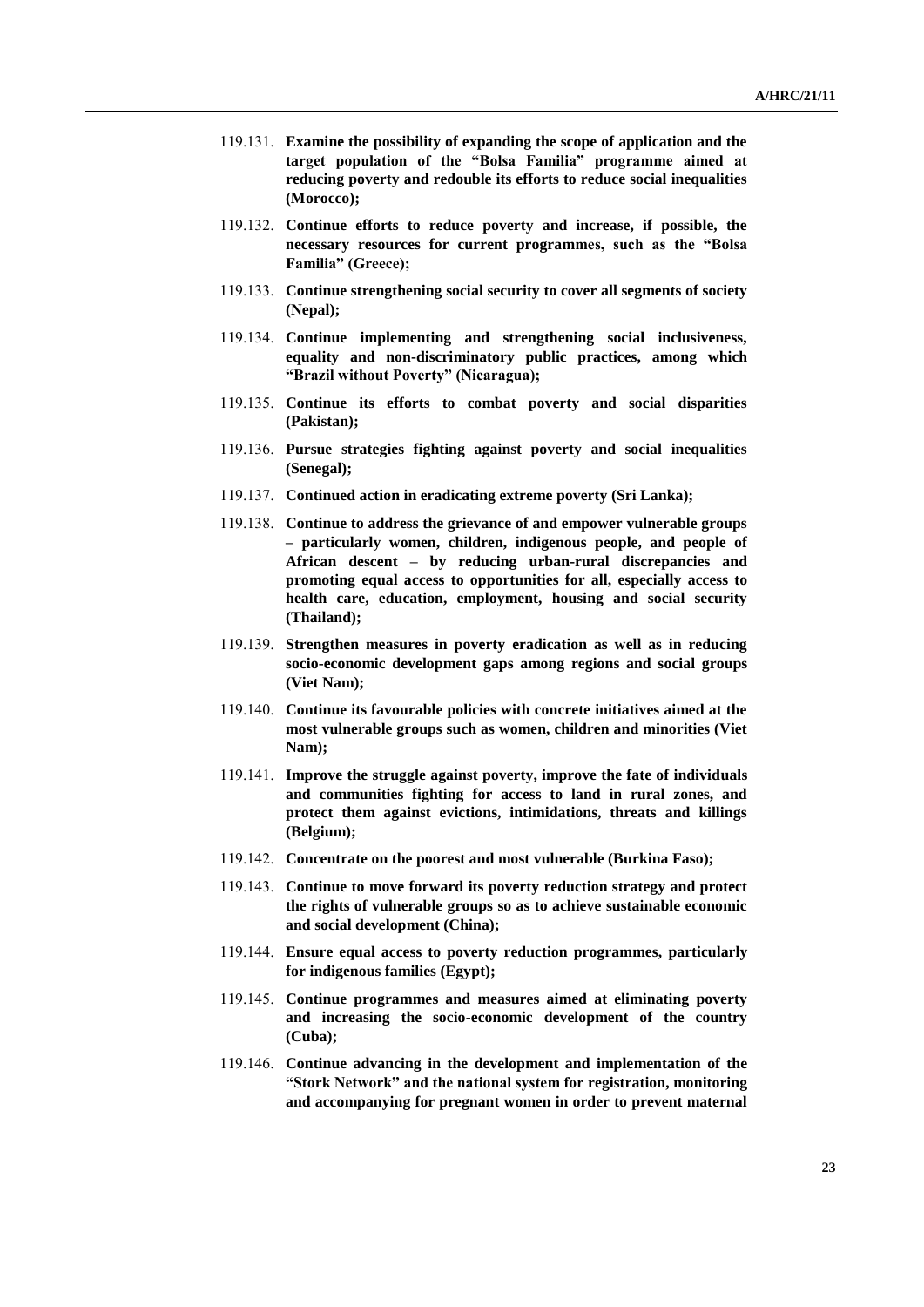**mortality, in the context of the policy for integral assistance to woman's health (Colombia);**

- 119.147. **Reduce infant mortality rates and malnutrition in children (Chile);**
- 119.148. **Continue its efforts to guarantee free and quality health services (Cuba);**
- 119.149. **Continue the process of expanding the possibilities of accessing the voluntary termination of pregnancy in order to ensure the full recognition of sexual and reproductive rights (France);**
- 119.150. **Maintain the commitment to poverty reduction (Holy See);**
- 119.151. **Reduce maternal, child and infant morbidity and mortality by promoting effective assistance measures during pregnancy and at the moment of birth (Holy See);**
- 119.152. **Improve health-care efforts, especially to reduce child mortality and the prevalence rate of HIV and AIDS (Iran);**
- 119.153. **Continue its effort in strengthening the protection of the right to food (Iran);**
- 119.154. **Take more effective measures to address the problem of social and economic inequality, in particular in the areas of health, education and employment opportunities between the population in the urban and rural areas (Malaysia);**
- 119.155. **Keep taking the necessary measures to combat continued deforestation in order to ensure the effective enjoyment of economic, social and cultural rights (Egypt);**
- 119.156. **Continue with its religious education programmes in public schools (Namibia);**
- 119.157. **Implement strategies to solve problems facing education, particularly at the elementary level (Palestine);**
- 119.158. **Take adequate measures to combat illiteracy and guarantee to all citizens the enjoyment of the right to education, especially for poor people, those living in rural areas or indigenous minorities (Holy See);**
- 119.159. **Adopt additional measures for access to education, in order to contribute to overcoming the educational gap between the black and white populations (Honduras);**
- 119.160. **Continue its educational strategies to ensure that all children enrol in school and receive a quality basic education (Iran);**
- 119.161. **Complete the national guidelines for education in the field of human rights and pursue a participatory approach in cooperation with civil society (Iraq);**
- 119.162. **Strengthen the awareness campaigns on the rights of indigenous populations and persons of African descent, notably through the implementation of the provisions of the specific laws adopted in this domain (Morocco);**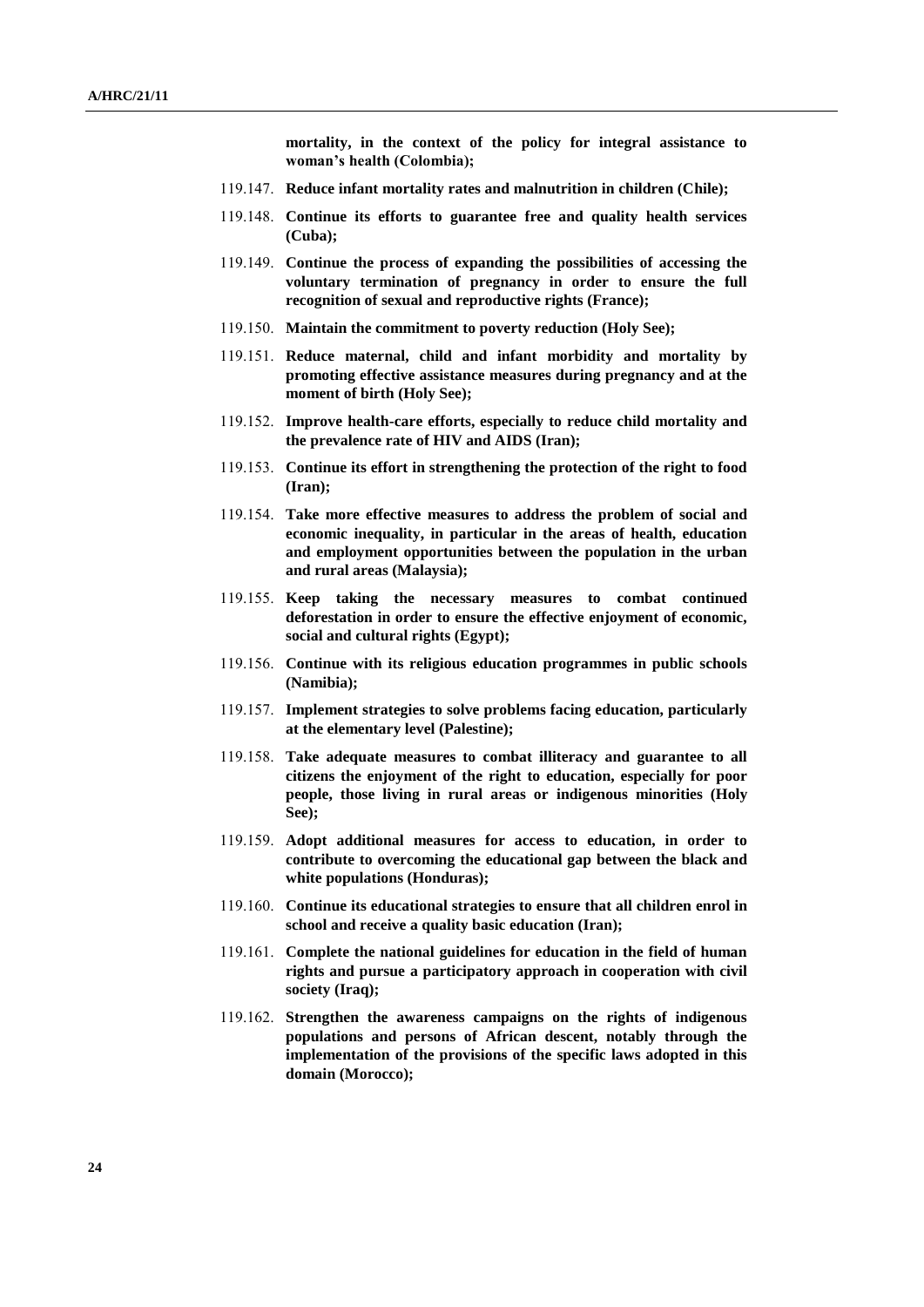- 119.163. **Further entrench in standard administrative procedures the right of indigenous peoples to be consulted, in accordance with ILO Convention 169 (Netherlands);**
- 119.164. **Ensure the rights of indigenous peoples, in particular the rights to traditional lands, territories and resources, and their right to be consulted (Norway);**
- 119.165. **Conclude pending demarcation processes, in particular related to the Guaraní Kaiowá (Norway);**
- 119.166. **Continue promoting internal debates towards a better regulation of the consultation processes with indigenous peoples on issues that affect them directly (Peru);**
- 119.167. **Ensure that indigenous peoples are able to defend their constitutional right to ancestral lands without discrimination and their prior, informed consent is sought in cases of projects that may affect their rights (Slovakia);**
- 119.168. **Pay more attention, at all administrative levels, to the rights of indigenous peoples, especially to ensure their land rights (Poland);**
- 119.169. **Ensure indigenous peoples adequate consultation as well as full participation in all legislative or administrative measures affecting them (Germany);**
- 119.170. **Continue improving the life conditions of migrants and refugees in Brazil (Holy See).**

120. **All conclusions and/or recommendations contained in the present report reflect the position of the submitting State(s) and/or the State under review. They should not be construed as endorsed by the Working Group as a whole.**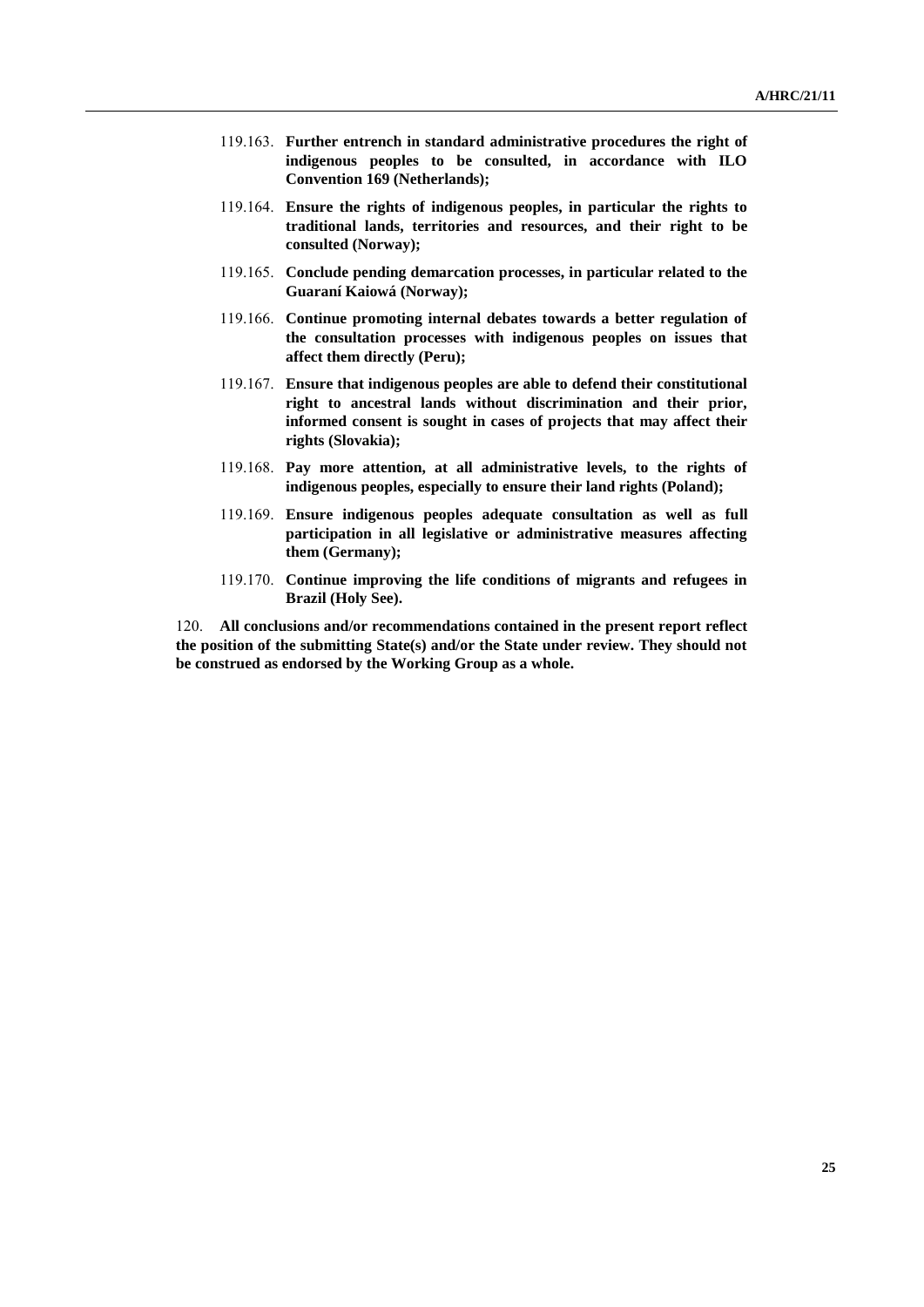## **Annex**

## **Composition of the delegation**

The delegation of Brazil was headed by the Ms. Maria do Rosario Nunes, Minister of State, Human Rights Secretariat and composed of the following members:

- Maria Nazareth Farani Azevêdo, Ambassador, Permanent Representative, Permanent Mission of Brazil;
- Domingos Dutra, Congressman; President of the Human rights and Minorities Commission House of Representatives;
- Luiz Couto, Congressman; Member of the Human rights and Minorities Commission House of Representatives;
- Virginia Toniatti, Ambassador; International Advisor Ministry of Justice;
- Regina Miki, Secretary of Public Security, Ministry of Justice;
- Augusto Rossini, Director of the National Penitentiary Department, Ministry of Justice;
- Marcelo Veiga, Special Advisor, Ministry of Justice;
- Juliana Miranda National Secretary of Social Articulation, General Secretariat of the Presidency of the Republic;
- Anthair Valente, Secretary-general of the Presidency Supreme Federal Court;
- Luciano Athayde Chaves, Assistant Judge to the Presidency, National Council of Justice;
- Carlos Eduardo da Cunha Oliveira, Chief of the Human Rights Division, Secretary of State for Foreign Affairs;
- Michelle Morais, Head of Department of international Cooperation, Human Rights Secretariat;
- Rodrigo Dindo, Director of the Department of Social Communication, Human Rights Secretariat;
- Victoria Balthar de Souza Santos, International Advisor, Human Rights Secretariat;
- Ana Laura Becker de Aguiar, Consultant, Human Rights Secretariat;
- Tatiana Leite Lopes, Consultant, Human Rights Secretariat;
- Bárbara Pincowska Cardoso Campos, Chief of Staff of the Executive Secretary, Ministry of Social Development (MDS);
- Magali Naves, International Advisor, Secretariat for the Promotion of Racial Equality;
- Paulo Pankararu (Paulo Celso de Oliveira), National Ombudsman National Indian Foundation (FUNAI);
- André Duarte Pereira de Albuquerque, International Advisor, National Indian Foundation (FUNAI);